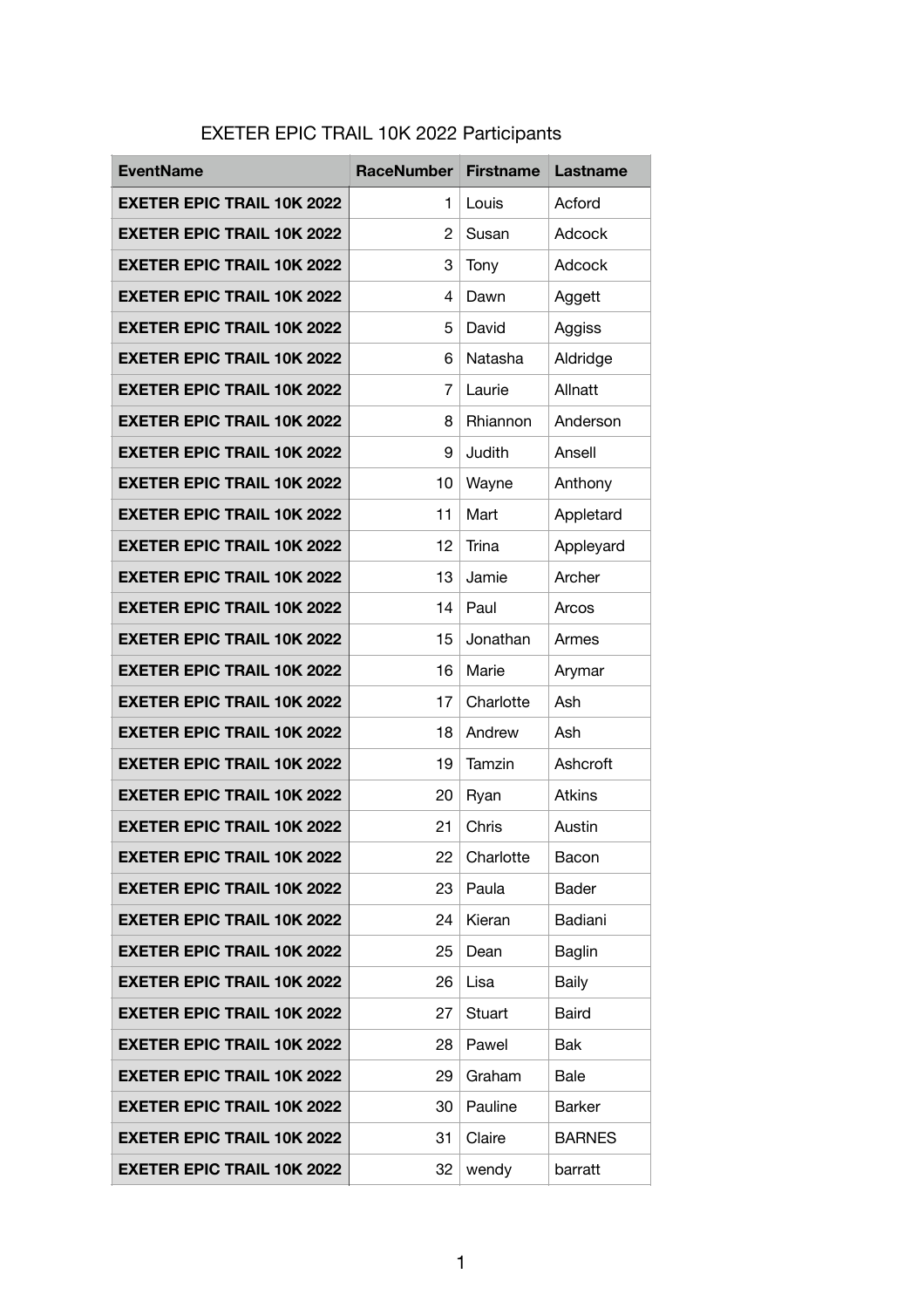| <b>EXETER EPIC TRAIL 10K 2022</b> | 33 | Jacob        | <b>Barratt</b>   |
|-----------------------------------|----|--------------|------------------|
| <b>EXETER EPIC TRAIL 10K 2022</b> | 34 | David        | <b>Barrow</b>    |
| <b>EXETER EPIC TRAIL 10K 2022</b> | 35 | <b>STEPH</b> | <b>BARTLETT</b>  |
| <b>EXETER EPIC TRAIL 10K 2022</b> | 36 | Phil         | <b>Bartlett</b>  |
| <b>EXETER EPIC TRAIL 10K 2022</b> | 37 | Nicole       | Barton           |
| <b>EXETER EPIC TRAIL 10K 2022</b> | 38 | Richard      | <b>Barwick</b>   |
| <b>EXETER EPIC TRAIL 10K 2022</b> | 39 | Arturs       | <b>Batars</b>    |
| <b>EXETER EPIC TRAIL 10K 2022</b> | 40 | Becky        | <b>Bates</b>     |
| <b>EXETER EPIC TRAIL 10K 2022</b> | 41 | Emma         | Beadell          |
| <b>EXETER EPIC TRAIL 10K 2022</b> | 42 | Patricia     | Beaver           |
| <b>EXETER EPIC TRAIL 10K 2022</b> | 43 | Shannon      | Beecroft         |
| <b>EXETER EPIC TRAIL 10K 2022</b> | 44 | Sarah        | Bell             |
| <b>EXETER EPIC TRAIL 10K 2022</b> | 45 | Michael      | Bentley          |
| <b>EXETER EPIC TRAIL 10K 2022</b> | 46 | Jason        | Berridge         |
| <b>EXETER EPIC TRAIL 10K 2022</b> | 47 | Lisa         | Berridge         |
| <b>EXETER EPIC TRAIL 10K 2022</b> | 48 | Ruth         | Bevan            |
| <b>EXETER EPIC TRAIL 10K 2022</b> | 49 | Michael      | Bezzi            |
| <b>EXETER EPIC TRAIL 10K 2022</b> | 50 | Louise       | <b>Bibb</b>      |
| <b>EXETER EPIC TRAIL 10K 2022</b> | 51 | David        | <b>Bickerton</b> |
| <b>EXETER EPIC TRAIL 10K 2022</b> | 52 | Louise       | <b>Bishop</b>    |
| <b>EXETER EPIC TRAIL 10K 2022</b> | 53 | Emily        | <b>Blake</b>     |
| <b>EXETER EPIC TRAIL 10K 2022</b> | 54 | Helen        | Bland            |
| <b>EXETER EPIC TRAIL 10K 2022</b> | 55 | Liam         | Bloomfield       |
| <b>EXETER EPIC TRAIL 10K 2022</b> | 56 | Kate         | Bojkova          |
| <b>EXETER EPIC TRAIL 10K 2022</b> | 57 | Anca         | <b>Bolocan</b>   |
| <b>EXETER EPIC TRAIL 10K 2022</b> | 58 | Gemma        | <b>Bolt</b>      |
| <b>EXETER EPIC TRAIL 10K 2022</b> | 59 | Danika       | <b>Bond</b>      |
| <b>EXETER EPIC TRAIL 10K 2022</b> | 60 | Cathryn      | <b>Bonney</b>    |
| <b>EXETER EPIC TRAIL 10K 2022</b> | 61 | <b>Jack</b>  | <b>Bonnick</b>   |
| <b>EXETER EPIC TRAIL 10K 2022</b> | 62 | Esther       | <b>Bonnick</b>   |
| <b>EXETER EPIC TRAIL 10K 2022</b> | 63 | nat          | booth            |
| <b>EXETER EPIC TRAIL 10K 2022</b> | 64 | Samuel       | Boundy           |
| <b>EXETER EPIC TRAIL 10K 2022</b> | 65 | Sandy        | Bousaida         |
| <b>EXETER EPIC TRAIL 10K 2022</b> | 66 | Chloe        | Bowen            |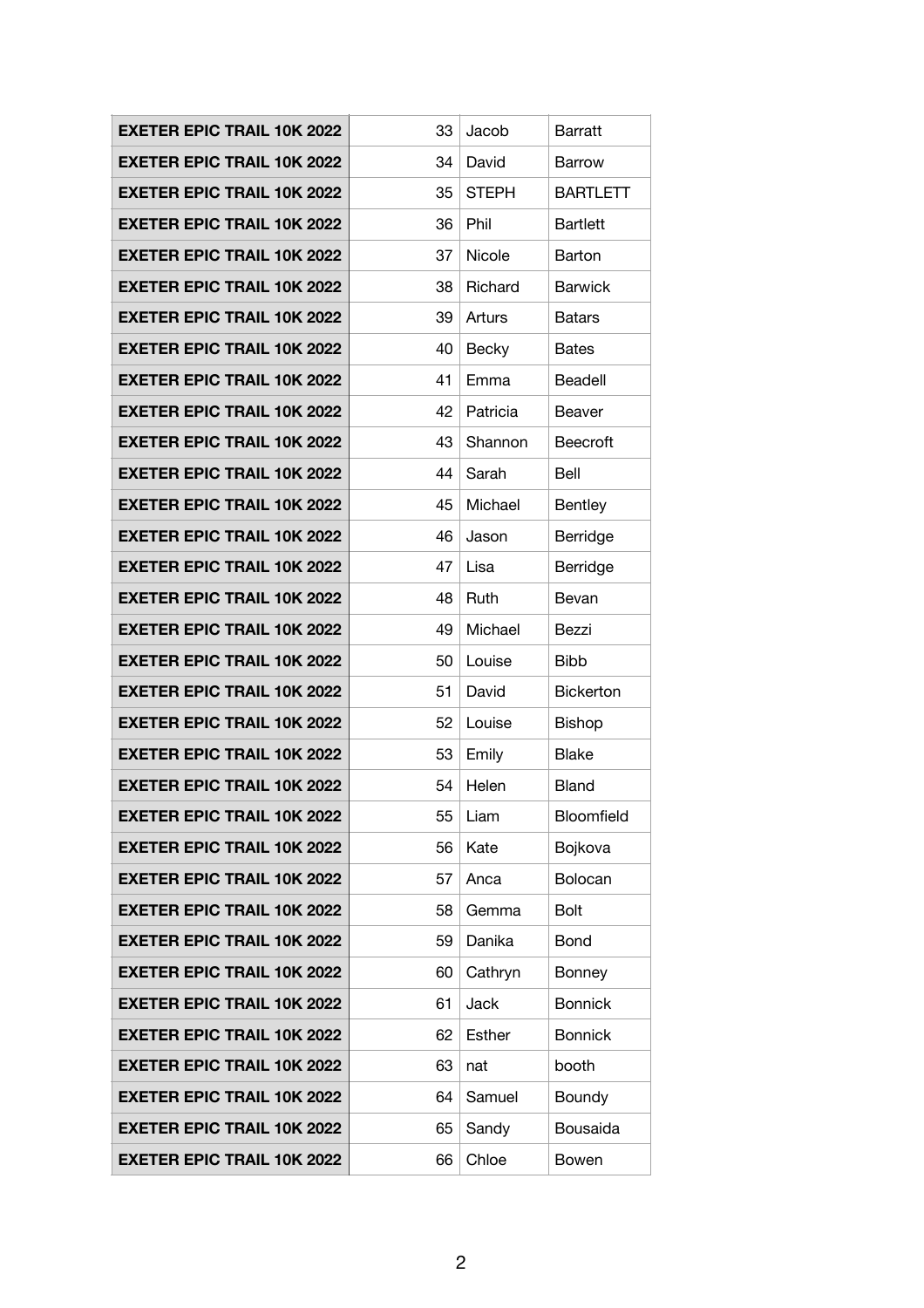| <b>EXETER EPIC TRAIL 10K 2022</b> | 67  | Charlie    | Bowen             |
|-----------------------------------|-----|------------|-------------------|
| <b>EXETER EPIC TRAIL 10K 2022</b> | 68  | Sally      | Boylan            |
| <b>EXETER EPIC TRAIL 10K 2022</b> | 69  | Vivian     | <b>Bray</b>       |
| <b>EXETER EPIC TRAIL 10K 2022</b> | 70  | Rosalind   | <b>Brazier</b>    |
| <b>EXETER EPIC TRAIL 10K 2022</b> | 71  | Catherine  | <b>Brenton</b>    |
| <b>EXETER EPIC TRAIL 10K 2022</b> | 72  | Nerissa    | <b>Brigden</b>    |
| <b>EXETER EPIC TRAIL 10K 2022</b> | 73  | Geoff      | <b>Brigden</b>    |
| <b>EXETER EPIC TRAIL 10K 2022</b> | 74  | Jordan     | <b>Brigden</b>    |
| <b>EXETER EPIC TRAIL 10K 2022</b> | 75  | Jules      | <b>Bristow</b>    |
| <b>EXETER EPIC TRAIL 10K 2022</b> | 76  | Victoria   | <b>Broadhurst</b> |
| <b>EXETER EPIC TRAIL 10K 2022</b> | 77  | Emily      | Brookman          |
| <b>EXETER EPIC TRAIL 10K 2022</b> | 78  | Jenna      | Brookman          |
| <b>EXETER EPIC TRAIL 10K 2022</b> | 79  | Lloyd      | Broughton         |
| <b>EXETER EPIC TRAIL 10K 2022</b> | 80  | Alexandra  | <b>Brown</b>      |
| <b>EXETER EPIC TRAIL 10K 2022</b> | 81  | Chris      | <b>Brown</b>      |
| <b>EXETER EPIC TRAIL 10K 2022</b> | 82  | Alan       | <b>Brown</b>      |
| <b>EXETER EPIC TRAIL 10K 2022</b> | 83  | Chloegrace | <b>Brown</b>      |
| <b>EXETER EPIC TRAIL 10K 2022</b> | 84  | Joshua     | <b>Bruce</b>      |
| <b>EXETER EPIC TRAIL 10K 2022</b> | 85  | Karen      | <b>Brunt</b>      |
| <b>EXETER EPIC TRAIL 10K 2022</b> | 86  | Simon      | Bryan             |
| <b>EXETER EPIC TRAIL 10K 2022</b> | 87  | Jessica    | <b>Buckley</b>    |
| <b>EXETER EPIC TRAIL 10K 2022</b> | 88  | Nathan     | <b>Budd</b>       |
| <b>EXETER EPIC TRAIL 10K 2022</b> | 89  | Matt       | <b>Bujniewicz</b> |
| <b>EXETER EPIC TRAIL 10K 2022</b> | 90  | Samantha   | <b>Bulley</b>     |
| <b>EXETER EPIC TRAIL 10K 2022</b> | 91  | Nigel      | <b>Bulley</b>     |
| <b>EXETER EPIC TRAIL 10K 2022</b> | 92  | Dan        | <b>Bullock</b>    |
| <b>EXETER EPIC TRAIL 10K 2022</b> | 93  | simon      | bunday            |
| <b>EXETER EPIC TRAIL 10K 2022</b> | 94  | Victoria   | <b>Bunney</b>     |
| <b>EXETER EPIC TRAIL 10K 2022</b> | 95  | Cole       | <b>Burbidge</b>   |
| <b>EXETER EPIC TRAIL 10K 2022</b> | 96  | Andy       | <b>Burfitt</b>    |
| <b>EXETER EPIC TRAIL 10K 2022</b> | 97  | Tom        | <b>Burns</b>      |
| <b>EXETER EPIC TRAIL 10K 2022</b> | 98  | Alan       | <b>Burns</b>      |
| <b>EXETER EPIC TRAIL 10K 2022</b> | 99  | Samantha   | <b>Burton</b>     |
| <b>EXETER EPIC TRAIL 10K 2022</b> | 100 | Megan      | <b>Burton</b>     |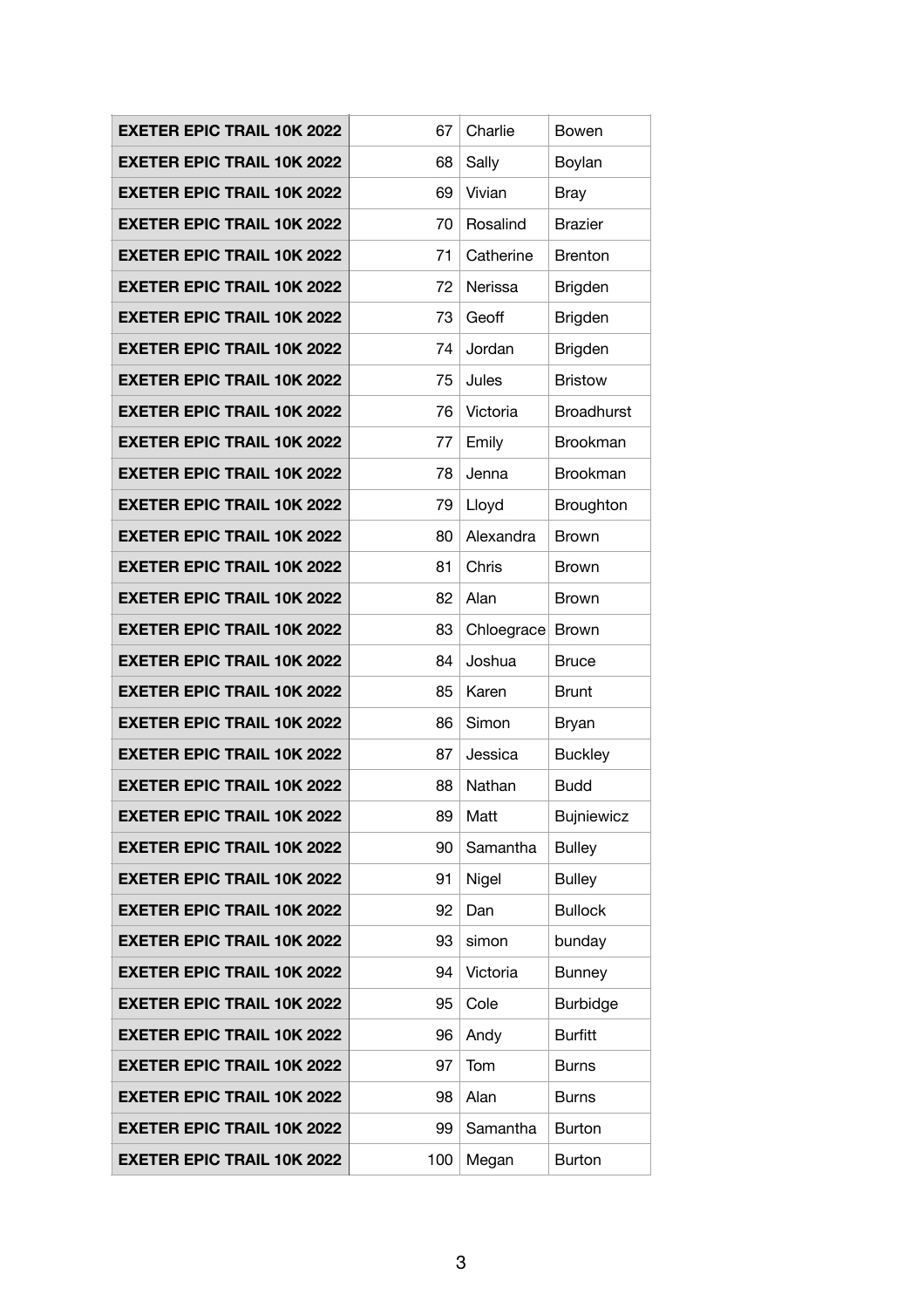| <b>EXETER EPIC TRAIL 10K 2022</b> | 101 | Greg                | <b>BUSTIN</b> |
|-----------------------------------|-----|---------------------|---------------|
| <b>EXETER EPIC TRAIL 10K 2022</b> | 102 | Luke                | <b>Bustin</b> |
| <b>EXETER EPIC TRAIL 10K 2022</b> | 103 | Mike                | <b>Butler</b> |
| <b>EXETER EPIC TRAIL 10K 2022</b> | 104 | Ellie               | <b>Butler</b> |
| <b>EXETER EPIC TRAIL 10K 2022</b> | 105 | <b>Ben</b>          | Cannell       |
| <b>EXETER EPIC TRAIL 10K 2022</b> | 106 | Emma                | Carlisle      |
| <b>EXETER EPIC TRAIL 10K 2022</b> | 107 | Taylor              | Carpenter     |
| <b>EXETER EPIC TRAIL 10K 2022</b> | 108 | <b>Brent</b>        | Carpenter     |
| <b>EXETER EPIC TRAIL 10K 2022</b> | 109 | Caroline Ca Carreau |               |
| <b>EXETER EPIC TRAIL 10K 2022</b> | 110 | Hannah              | Carrington    |
| <b>EXETER EPIC TRAIL 10K 2022</b> | 111 | <b>Steve</b>        | Carruth       |
| <b>EXETER EPIC TRAIL 10K 2022</b> | 112 | Michelle            | Cartlidge     |
| <b>EXETER EPIC TRAIL 10K 2022</b> | 113 | Thomas              | Cashmore      |
| <b>EXETER EPIC TRAIL 10K 2022</b> | 114 | Oliver              | Cashmore      |
| <b>EXETER EPIC TRAIL 10K 2022</b> | 115 | Tim                 | Cathery       |
| <b>EXETER EPIC TRAIL 10K 2022</b> | 116 | Will                | Cathery       |
| <b>EXETER EPIC TRAIL 10K 2022</b> | 117 | Sam                 | Chaney        |
| <b>EXETER EPIC TRAIL 10K 2022</b> | 118 | Netsai              | Changata      |
| <b>EXETER EPIC TRAIL 10K 2022</b> | 119 | Heidi               | Channing      |
| <b>EXETER EPIC TRAIL 10K 2022</b> | 120 | Mim                 | Chapman       |
| <b>EXETER EPIC TRAIL 10K 2022</b> | 121 | Polly               | Chapman       |
| <b>EXETER EPIC TRAIL 10K 2022</b> | 122 | John                | Charlick      |
| <b>EXETER EPIC TRAIL 10K 2022</b> | 123 | Sara                | Chick         |
| <b>EXETER EPIC TRAIL 10K 2022</b> | 124 | Joanna              | Chidgey       |
| <b>EXETER EPIC TRAIL 10K 2022</b> | 125 | Tristan             | Chidley-Bedfo |
| <b>EXETER EPIC TRAIL 10K 2022</b> | 126 | Shaun               | Cholwill      |
| <b>EXETER EPIC TRAIL 10K 2022</b> | 127 | Felicity            | Cisneros      |
| <b>EXETER EPIC TRAIL 10K 2022</b> | 128 | Jason               | Cisneros      |
| <b>EXETER EPIC TRAIL 10K 2022</b> | 129 | Stuart              | Clark         |
| <b>EXETER EPIC TRAIL 10K 2022</b> | 130 | Layla               | Clarke        |
| <b>EXETER EPIC TRAIL 10K 2022</b> | 131 | Seb                 | Clarke        |
| <b>EXETER EPIC TRAIL 10K 2022</b> | 132 | Lisa                | Clarke        |
| <b>EXETER EPIC TRAIL 10K 2022</b> | 133 | Cheryl              | Clavey        |
| <b>EXETER EPIC TRAIL 10K 2022</b> | 134 | <b>Steve</b>        | Clook         |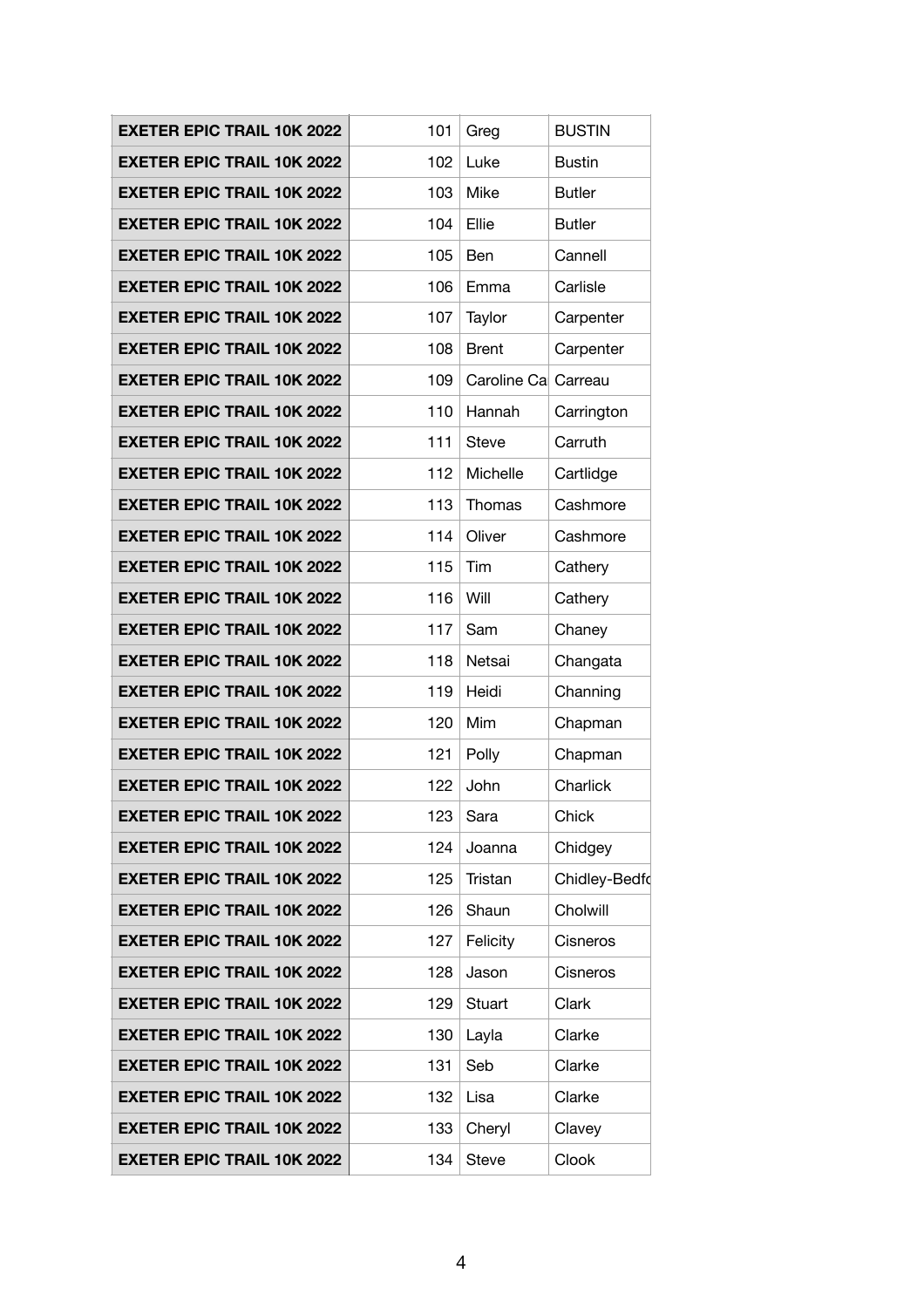| <b>EXETER EPIC TRAIL 10K 2022</b> | 135 | Barry       | Coakley        |
|-----------------------------------|-----|-------------|----------------|
| <b>EXETER EPIC TRAIL 10K 2022</b> | 136 | <b>Beth</b> | Coggins        |
| <b>EXETER EPIC TRAIL 10K 2022</b> | 137 | Annabel     | Cole           |
| <b>EXETER EPIC TRAIL 10K 2022</b> | 138 | Alison      | Colebrook      |
| <b>EXETER EPIC TRAIL 10K 2022</b> | 139 | Alix        | Coleby         |
| <b>EXETER EPIC TRAIL 10K 2022</b> | 140 | Amy         | Coles          |
| <b>EXETER EPIC TRAIL 10K 2022</b> | 141 | Gemma       | Coles          |
| <b>EXETER EPIC TRAIL 10K 2022</b> | 142 | Peri        | Collins        |
| <b>EXETER EPIC TRAIL 10K 2022</b> | 143 | Dennis      | Collins        |
| <b>EXETER EPIC TRAIL 10K 2022</b> | 144 | Emma        | Collyer        |
| <b>EXETER EPIC TRAIL 10K 2022</b> | 145 | Samuel      | Converso       |
| <b>EXETER EPIC TRAIL 10K 2022</b> | 146 | Katy        | Converso       |
| <b>EXETER EPIC TRAIL 10K 2022</b> | 147 | Claire      | Conway         |
| <b>EXETER EPIC TRAIL 10K 2022</b> | 148 | Justin      | Conway         |
| <b>EXETER EPIC TRAIL 10K 2022</b> | 149 | Harriet     | Cook           |
| <b>EXETER EPIC TRAIL 10K 2022</b> | 150 | Sara        | Cooksley       |
| <b>EXETER EPIC TRAIL 10K 2022</b> | 151 | Chris       | Coombes        |
| <b>EXETER EPIC TRAIL 10K 2022</b> | 152 | Mark        | Coombes        |
| <b>EXETER EPIC TRAIL 10K 2022</b> | 153 | Keith       | Cooper         |
| <b>EXETER EPIC TRAIL 10K 2022</b> | 154 | Jamie       | Cooper         |
| <b>EXETER EPIC TRAIL 10K 2022</b> | 155 | Jo Anne     | Cope           |
| <b>EXETER EPIC TRAIL 10K 2022</b> | 156 | Helen       | Cox            |
| <b>EXETER EPIC TRAIL 10K 2022</b> | 157 | Richard     | Cramp          |
| <b>EXETER EPIC TRAIL 10K 2022</b> | 158 | Matt        | Critchley      |
| <b>EXETER EPIC TRAIL 10K 2022</b> | 159 | Rachel      | crofts         |
| <b>EXETER EPIC TRAIL 10K 2022</b> | 160 | James       | <b>Cross</b>   |
| <b>EXETER EPIC TRAIL 10K 2022</b> | 161 | Mai         | Cudmore        |
| <b>EXETER EPIC TRAIL 10K 2022</b> | 162 | Gary        | Cullimore-Pike |
| <b>EXETER EPIC TRAIL 10K 2022</b> | 163 | Shaun       | Curgenven      |
| <b>EXETER EPIC TRAIL 10K 2022</b> | 164 | Lisa        | Daniel         |
| <b>EXETER EPIC TRAIL 10K 2022</b> | 165 | Mark        | Daniel         |
| <b>EXETER EPIC TRAIL 10K 2022</b> | 166 | Tace        | Daniels        |
| <b>EXETER EPIC TRAIL 10K 2022</b> | 167 | Andi        | Darbey         |
| <b>EXETER EPIC TRAIL 10K 2022</b> | 168 | Neil        | Dark           |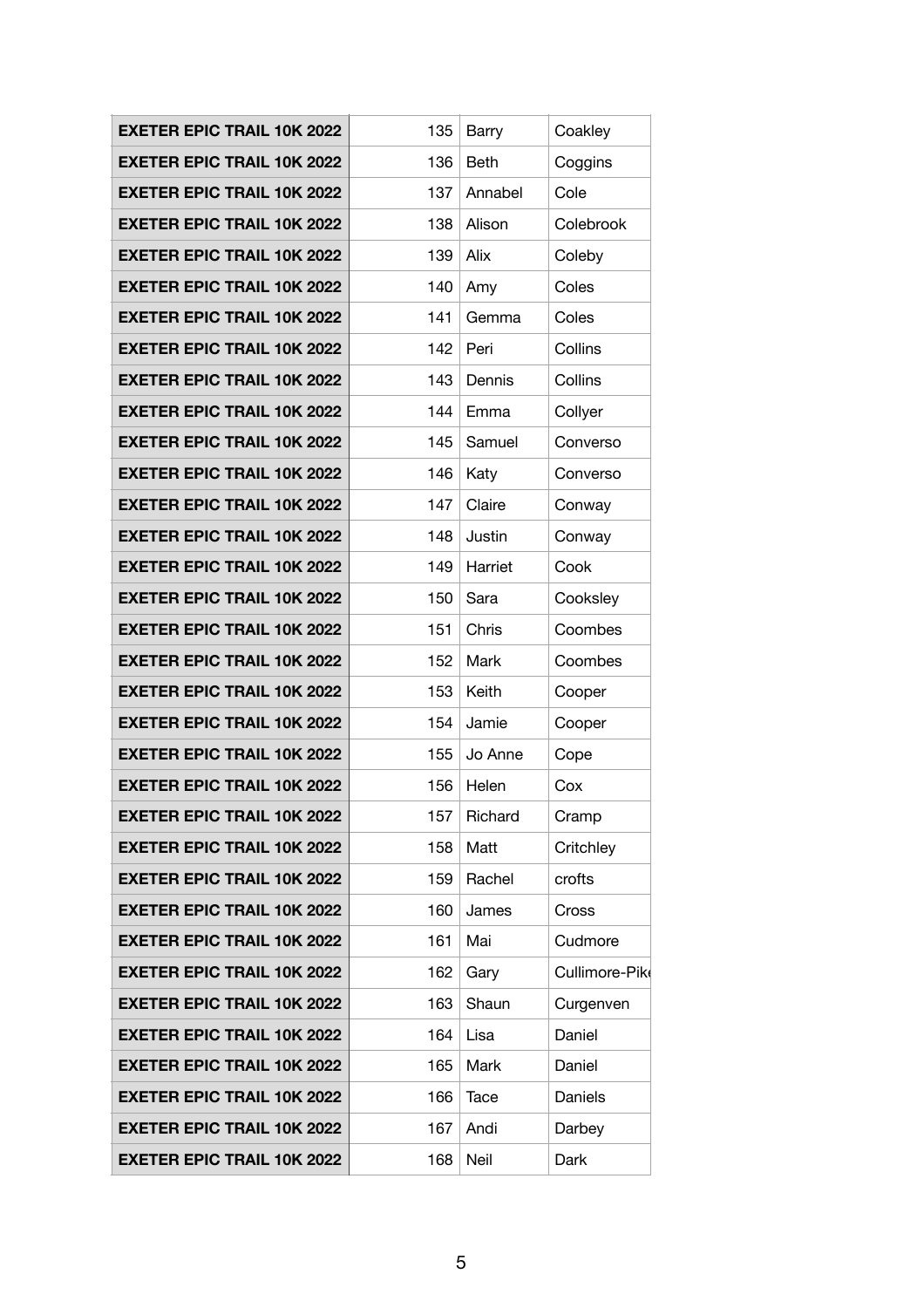| <b>EXETER EPIC TRAIL 10K 2022</b> | 169 | Neil        | Dark          |
|-----------------------------------|-----|-------------|---------------|
| <b>EXETER EPIC TRAIL 10K 2022</b> | 170 | Neil        | Dark          |
| <b>EXETER EPIC TRAIL 10K 2022</b> | 171 | Jordan      | Davey         |
| <b>EXETER EPIC TRAIL 10K 2022</b> | 172 | Laura       | Davies        |
| <b>EXETER EPIC TRAIL 10K 2022</b> | 173 | Darren      | Davis         |
| <b>EXETER EPIC TRAIL 10K 2022</b> | 174 | Julia       | Davis-Sellick |
| <b>EXETER EPIC TRAIL 10K 2022</b> | 175 | Alistair    | Davison       |
| <b>EXETER EPIC TRAIL 10K 2022</b> | 176 | Michael     | Dawson        |
| <b>EXETER EPIC TRAIL 10K 2022</b> | 177 | <b>Nick</b> | Day           |
| <b>EXETER EPIC TRAIL 10K 2022</b> | 178 | Jonathan    | Dearson       |
| <b>EXETER EPIC TRAIL 10K 2022</b> | 179 | Richard     | Deed          |
| <b>EXETER EPIC TRAIL 10K 2022</b> | 180 | Fi          | Devon         |
| <b>EXETER EPIC TRAIL 10K 2022</b> | 181 | Jacqueline  | Devoy         |
| <b>EXETER EPIC TRAIL 10K 2022</b> | 182 | Adrian      | Diment        |
| <b>EXETER EPIC TRAIL 10K 2022</b> | 183 | Helen       | Dinnage       |
| <b>EXETER EPIC TRAIL 10K 2022</b> | 184 | Samantha    | Dixon         |
| <b>EXETER EPIC TRAIL 10K 2022</b> | 185 | Jayne       | Doherty       |
| <b>EXETER EPIC TRAIL 10K 2022</b> | 186 | Ellie       | Dominey       |
| <b>EXETER EPIC TRAIL 10K 2022</b> | 187 | <b>Tess</b> | Dominy        |
| <b>EXETER EPIC TRAIL 10K 2022</b> | 188 | Samantha    | Douglas       |
| <b>EXETER EPIC TRAIL 10K 2022</b> | 189 | Emma        | <b>Drake</b>  |
| <b>EXETER EPIC TRAIL 10K 2022</b> | 190 | Paul        | Drew          |
| <b>EXETER EPIC TRAIL 10K 2022</b> | 191 | Lindsay     | Dudley        |
| <b>EXETER EPIC TRAIL 10K 2022</b> | 192 | Elizabeth   | Duncan        |
| <b>EXETER EPIC TRAIL 10K 2022</b> | 193 | Helen       | Dunning       |
| <b>EXETER EPIC TRAIL 10K 2022</b> | 194 | nikki       | durkin        |
| <b>EXETER EPIC TRAIL 10K 2022</b> | 195 | Kevin       | Durkin        |
| <b>EXETER EPIC TRAIL 10K 2022</b> | 196 | lan         | Durrant       |
| <b>EXETER EPIC TRAIL 10K 2022</b> | 197 | Harriet     | Dwipayana     |
| <b>EXETER EPIC TRAIL 10K 2022</b> | 198 | Lizzy       | Dwyer         |
| <b>EXETER EPIC TRAIL 10K 2022</b> | 199 | Colleen     | Dyson         |
| <b>EXETER EPIC TRAIL 10K 2022</b> | 200 | Lily        | Edgar         |
| <b>EXETER EPIC TRAIL 10K 2022</b> | 201 | Arron       | Edghill       |
| <b>EXETER EPIC TRAIL 10K 2022</b> | 202 | Ruth        | Edmunds       |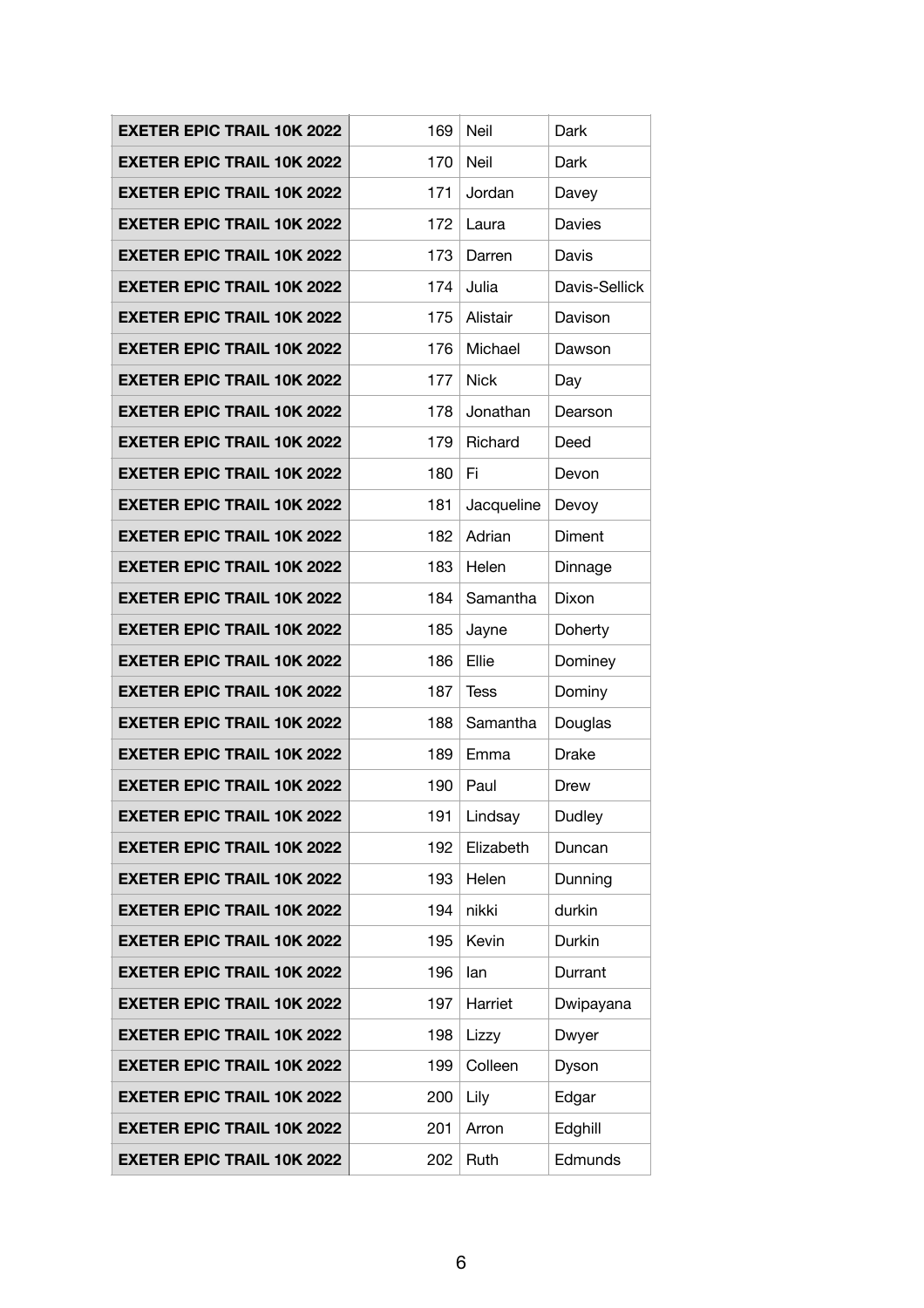| <b>EXETER EPIC TRAIL 10K 2022</b> | 203 | <b>Bjorn</b> | Edney         |
|-----------------------------------|-----|--------------|---------------|
| <b>EXETER EPIC TRAIL 10K 2022</b> | 204 | James        | Edwards       |
| <b>EXETER EPIC TRAIL 10K 2022</b> | 205 | Clare        | Edwards       |
| <b>EXETER EPIC TRAIL 10K 2022</b> | 206 | Maggie       | Edwards       |
| <b>EXETER EPIC TRAIL 10K 2022</b> | 207 | Nathalie     | Edwards       |
| <b>EXETER EPIC TRAIL 10K 2022</b> | 208 | Rachel       | Edworthy      |
| <b>EXETER EPIC TRAIL 10K 2022</b> | 209 | Jack         | Elgar         |
| <b>EXETER EPIC TRAIL 10K 2022</b> | 210 | Jessica      | Elliott       |
| <b>EXETER EPIC TRAIL 10K 2022</b> | 211 | Tracey       | Elliott       |
| <b>EXETER EPIC TRAIL 10K 2022</b> | 212 | <b>Steve</b> | Elliott       |
| <b>EXETER EPIC TRAIL 10K 2022</b> | 213 | Charlotte    | Elson         |
| <b>EXETER EPIC TRAIL 10K 2022</b> | 214 | Matthew      | Ernest        |
| <b>EXETER EPIC TRAIL 10K 2022</b> | 215 | <b>Ben</b>   | Ervine        |
| <b>EXETER EPIC TRAIL 10K 2022</b> | 216 | Rebecca      | Evans         |
| <b>EXETER EPIC TRAIL 10K 2022</b> | 217 | Jon          | Evans         |
| <b>EXETER EPIC TRAIL 10K 2022</b> | 218 | Kat          | Fallaize      |
| <b>EXETER EPIC TRAIL 10K 2022</b> | 219 | lan          | Faulconbridge |
| <b>EXETER EPIC TRAIL 10K 2022</b> | 220 | Charlotte    | Fisher        |
| <b>EXETER EPIC TRAIL 10K 2022</b> | 221 | Joe          | Fivian        |
| <b>EXETER EPIC TRAIL 10K 2022</b> | 222 | Laura        | Fleet         |
| <b>EXETER EPIC TRAIL 10K 2022</b> | 223 | Roberta      | Fletcher      |
| <b>EXETER EPIC TRAIL 10K 2022</b> | 224 | Rod          | Foot          |
| <b>EXETER EPIC TRAIL 10K 2022</b> | 225 | Matthew      | Ford          |
| <b>EXETER EPIC TRAIL 10K 2022</b> | 226 | Jennifer     | Ford          |
| <b>EXETER EPIC TRAIL 10K 2022</b> | 227 | Jarard       | Forde         |
| <b>EXETER EPIC TRAIL 10K 2022</b> | 228 | Jose         | Forner Arin   |
| <b>EXETER EPIC TRAIL 10K 2022</b> | 229 | Alex         | Forster       |
| <b>EXETER EPIC TRAIL 10K 2022</b> | 230 | alex         | Forster       |
| <b>EXETER EPIC TRAIL 10K 2022</b> | 231 | Ewan         | Forsyth       |
| <b>EXETER EPIC TRAIL 10K 2022</b> | 232 | Emily        | Foster        |
| <b>EXETER EPIC TRAIL 10K 2022</b> | 233 | Dan          | Foster        |
| <b>EXETER EPIC TRAIL 10K 2022</b> | 234 | Ben          | Foster        |
| <b>EXETER EPIC TRAIL 10K 2022</b> | 235 | Lisa         | Fox           |
| <b>EXETER EPIC TRAIL 10K 2022</b> | 236 | Matt         | Fox           |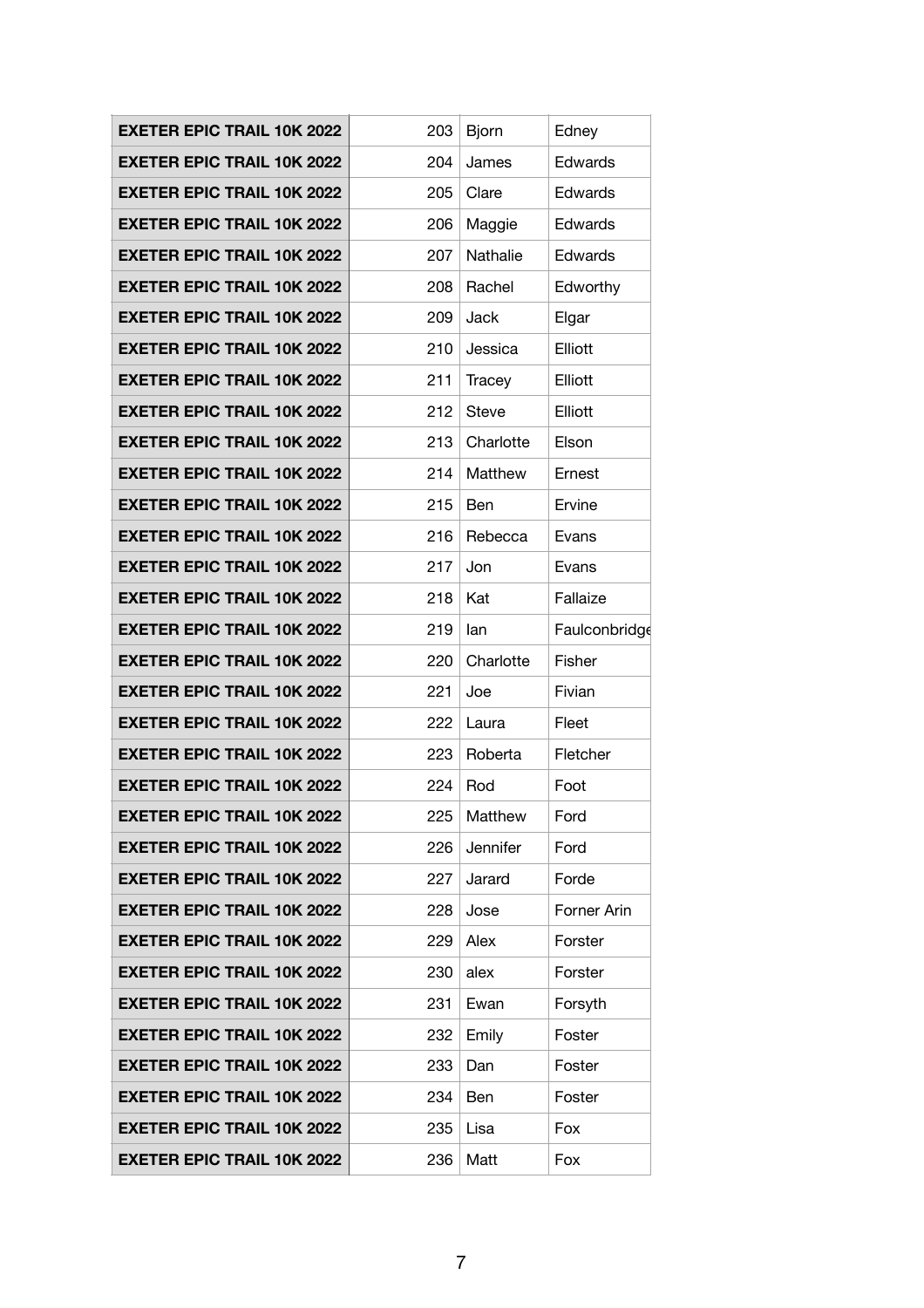| <b>EXETER EPIC TRAIL 10K 2022</b> | 237 | Alexandra      | Fox           |
|-----------------------------------|-----|----------------|---------------|
| <b>EXETER EPIC TRAIL 10K 2022</b> | 238 | Tracy          | Freame        |
| <b>EXETER EPIC TRAIL 10K 2022</b> | 239 | Kev            | Frobisher     |
| <b>EXETER EPIC TRAIL 10K 2022</b> | 240 | Annabel        | Frost         |
| <b>EXETER EPIC TRAIL 10K 2022</b> | 241 | Matt           | Frost         |
| <b>EXETER EPIC TRAIL 10K 2022</b> | 242 | Nicola         | Frost-Wilson  |
| <b>EXETER EPIC TRAIL 10K 2022</b> | 243 | Claire         | Fry           |
| <b>EXETER EPIC TRAIL 10K 2022</b> | 244 | Chris          | Fulford-Browr |
| <b>EXETER EPIC TRAIL 10K 2022</b> | 245 | Ross           | Galpin        |
| <b>EXETER EPIC TRAIL 10K 2022</b> | 246 | Suzanne        | Gambrill      |
| <b>EXETER EPIC TRAIL 10K 2022</b> | 247 | Tracey         | Garland       |
| <b>EXETER EPIC TRAIL 10K 2022</b> | 248 | Jonathan       | Geary         |
| <b>EXETER EPIC TRAIL 10K 2022</b> | 249 | Carrie         | Genini-hodge  |
| <b>EXETER EPIC TRAIL 10K 2022</b> | 250 | Laila          | Gentry        |
| <b>EXETER EPIC TRAIL 10K 2022</b> | 251 | Rhiannon       | Gerrard       |
| <b>EXETER EPIC TRAIL 10K 2022</b> | 252 | Lauren         | Gerrard       |
| <b>EXETER EPIC TRAIL 10K 2022</b> | 253 | Jamie          | Gibbs         |
| <b>EXETER EPIC TRAIL 10K 2022</b> | 254 | Catherine      | Gibbs         |
| <b>EXETER EPIC TRAIL 10K 2022</b> | 255 | Katie          | Gibson        |
| <b>EXETER EPIC TRAIL 10K 2022</b> | 256 | Philip         | Giles         |
| <b>EXETER EPIC TRAIL 10K 2022</b> | 257 | Helen          | Gillett       |
| <b>EXETER EPIC TRAIL 10K 2022</b> | 258 | Dean           | Gilligan      |
| <b>EXETER EPIC TRAIL 10K 2022</b> | 259 | Lisa           | Gillooly      |
| <b>EXETER EPIC TRAIL 10K 2022</b> | 260 | Oliver         | Gledhill      |
| <b>EXETER EPIC TRAIL 10K 2022</b> | 261 | Jeremy         | Goddard       |
| <b>EXETER EPIC TRAIL 10K 2022</b> | 262 | Derryl         | Godwin        |
| <b>EXETER EPIC TRAIL 10K 2022</b> | 263 | Edelasio       | Gomes         |
| <b>EXETER EPIC TRAIL 10K 2022</b> | 264 | Colette        | Gooding       |
| <b>EXETER EPIC TRAIL 10K 2022</b> | 265 | Laura          | Goodspeed     |
| <b>EXETER EPIC TRAIL 10K 2022</b> | 266 | David          | Goodspeed     |
| <b>EXETER EPIC TRAIL 10K 2022</b> | 267 | <b>Therese</b> | Goodwin       |
| <b>EXETER EPIC TRAIL 10K 2022</b> | 268 | Vince          | Goodyear      |
| <b>EXETER EPIC TRAIL 10K 2022</b> | 269 | ashley         | goulding      |
| <b>EXETER EPIC TRAIL 10K 2022</b> | 270 | Nicholas       | Gourd         |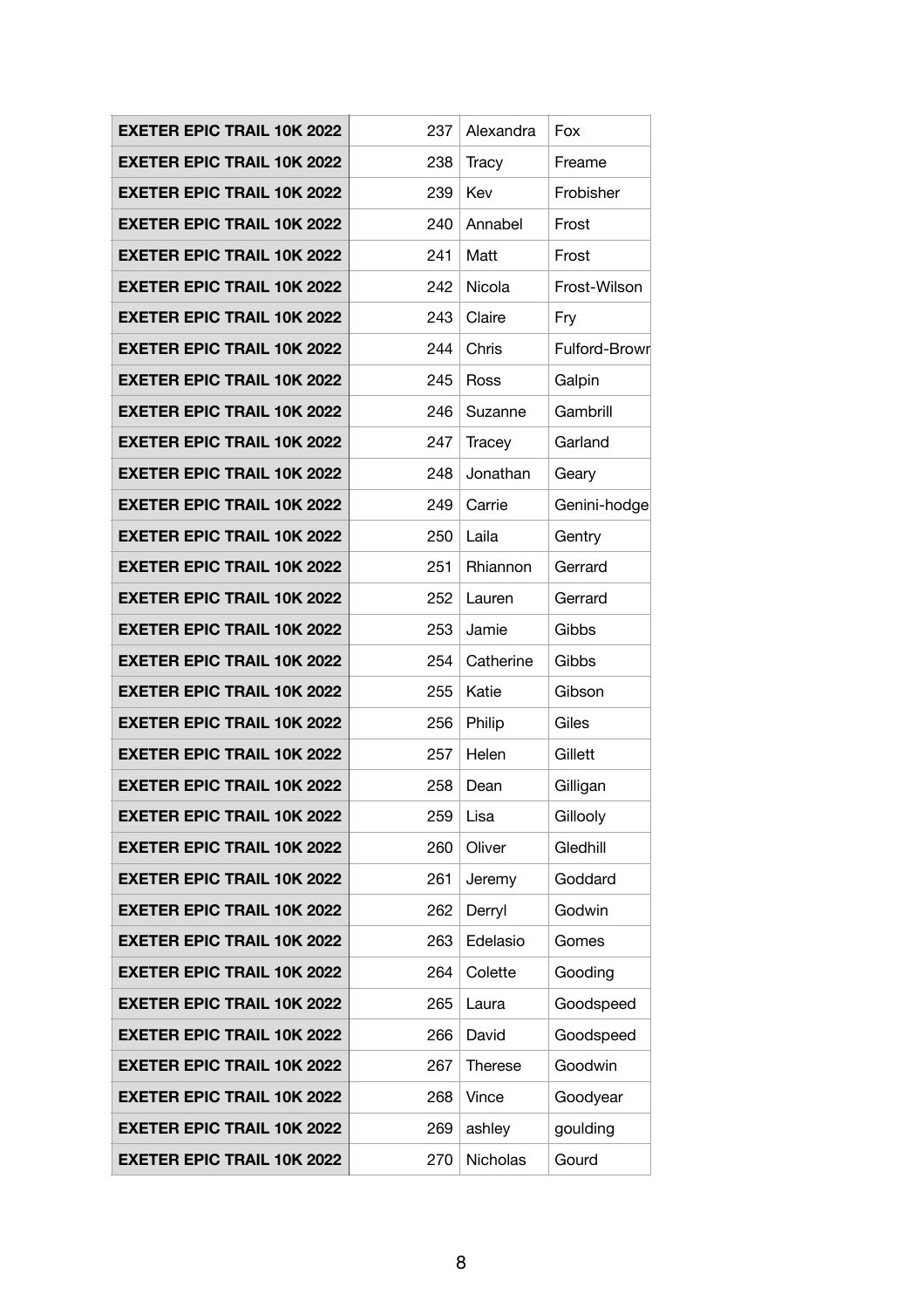| <b>EXETER EPIC TRAIL 10K 2022</b> | 271 | Debbi        | Gray           |
|-----------------------------------|-----|--------------|----------------|
| <b>EXETER EPIC TRAIL 10K 2022</b> | 272 | Tamara       | Gray           |
| <b>EXETER EPIC TRAIL 10K 2022</b> | 273 | Joseph       | Greenwood      |
| <b>EXETER EPIC TRAIL 10K 2022</b> | 274 | Tara         | Greifenberg    |
| <b>EXETER EPIC TRAIL 10K 2022</b> | 275 | Mitch        | Griffiths      |
| <b>EXETER EPIC TRAIL 10K 2022</b> | 276 | Krzysztof    | Grygierzec     |
| <b>EXETER EPIC TRAIL 10K 2022</b> | 277 | Stephen      | Gulley         |
| <b>EXETER EPIC TRAIL 10K 2022</b> | 278 | Harry        | Gutterisge     |
| <b>EXETER EPIC TRAIL 10K 2022</b> | 279 | Roger        | Habgood        |
| <b>EXETER EPIC TRAIL 10K 2022</b> | 280 | Aaron        | Haines         |
| <b>EXETER EPIC TRAIL 10K 2022</b> | 281 | Alexis       | Hall           |
| <b>EXETER EPIC TRAIL 10K 2022</b> | 282 | Chloe        | Hall           |
| <b>EXETER EPIC TRAIL 10K 2022</b> | 283 | Rebecca      | Hall           |
| <b>EXETER EPIC TRAIL 10K 2022</b> | 284 | Katie        | Hall           |
| <b>EXETER EPIC TRAIL 10K 2022</b> | 285 | Lauren       | Ham            |
| <b>EXETER EPIC TRAIL 10K 2022</b> | 286 | Alex         | Hampson        |
| <b>EXETER EPIC TRAIL 10K 2022</b> | 287 | Sarah        | Hancock        |
| <b>EXETER EPIC TRAIL 10K 2022</b> | 288 | James        | Hancock        |
| <b>EXETER EPIC TRAIL 10K 2022</b> | 289 | Grace        | Hancock        |
| <b>EXETER EPIC TRAIL 10K 2022</b> | 290 | <b>Vicky</b> | Handy          |
| <b>EXETER EPIC TRAIL 10K 2022</b> | 291 | Patricia     | Hanna          |
| <b>EXETER EPIC TRAIL 10K 2022</b> | 292 | Martyn       | <b>Harkess</b> |
| <b>EXETER EPIC TRAIL 10K 2022</b> | 293 | Chantal      | Harp           |
| <b>EXETER EPIC TRAIL 10K 2022</b> | 294 | Sam          | Harradine      |
| <b>EXETER EPIC TRAIL 10K 2022</b> | 295 | Stuart       | Harris         |
| <b>EXETER EPIC TRAIL 10K 2022</b> | 296 | Jane         | Harris         |
| <b>EXETER EPIC TRAIL 10K 2022</b> | 297 | samantha     | harris         |
| <b>EXETER EPIC TRAIL 10K 2022</b> | 298 | Michelle     | Harris         |
| <b>EXETER EPIC TRAIL 10K 2022</b> | 299 | Katie        | Harrison       |
| <b>EXETER EPIC TRAIL 10K 2022</b> | 300 | Hannah       | Harvey         |
| <b>EXETER EPIC TRAIL 10K 2022</b> | 301 | Andrew       | Harvey         |
| <b>EXETER EPIC TRAIL 10K 2022</b> | 302 | Katie        | Harvie         |
| <b>EXETER EPIC TRAIL 10K 2022</b> | 303 | Melanie      | Haslam         |
| <b>EXETER EPIC TRAIL 10K 2022</b> | 304 | Paul         | <b>Hawkins</b> |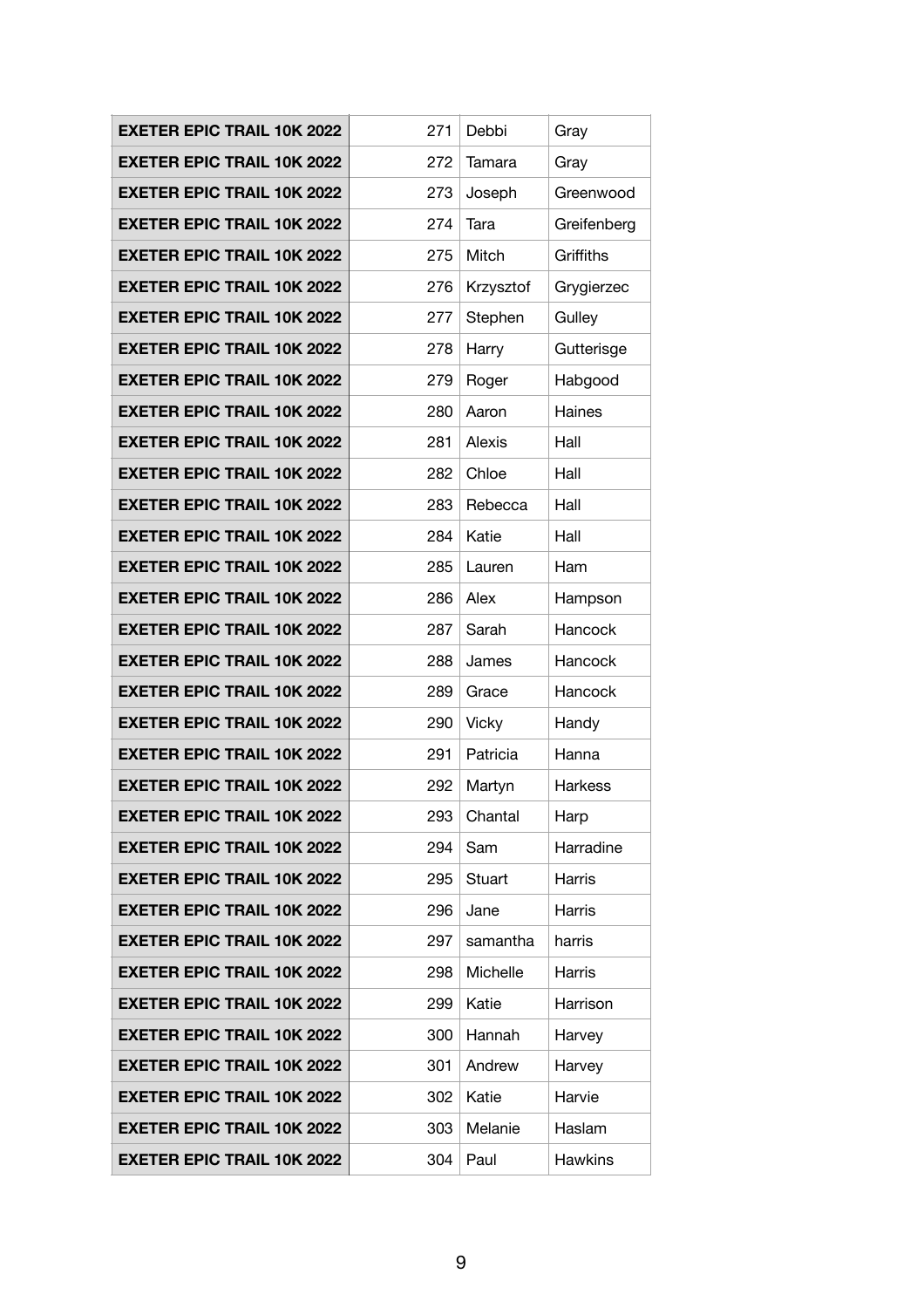| <b>EXETER EPIC TRAIL 10K 2022</b> | 305 | <b>Teresa</b> | <b>Hawkins</b> |
|-----------------------------------|-----|---------------|----------------|
| <b>EXETER EPIC TRAIL 10K 2022</b> | 306 | Paul          | Hawksworth     |
| <b>EXETER EPIC TRAIL 10K 2022</b> | 307 | Toby          | Hayter         |
| <b>EXETER EPIC TRAIL 10K 2022</b> | 308 | Peter         | Heath          |
| <b>EXETER EPIC TRAIL 10K 2022</b> | 309 | Katie         | Hellier        |
| <b>EXETER EPIC TRAIL 10K 2022</b> | 310 | Scott         | Hempseed       |
| <b>EXETER EPIC TRAIL 10K 2022</b> | 311 | Anna          | Henderson      |
| <b>EXETER EPIC TRAIL 10K 2022</b> | 312 | Kayleigh      | Hendry         |
| <b>EXETER EPIC TRAIL 10K 2022</b> | 313 | Peter         | Hepburn        |
| <b>EXETER EPIC TRAIL 10K 2022</b> | 314 | Chris         | Herron         |
| <b>EXETER EPIC TRAIL 10K 2022</b> | 315 | Stephen       | Hewings        |
| <b>EXETER EPIC TRAIL 10K 2022</b> | 316 | Justine       | Hewitt         |
| <b>EXETER EPIC TRAIL 10K 2022</b> | 317 | Claire        | Heyburn        |
| <b>EXETER EPIC TRAIL 10K 2022</b> | 318 | Terresa       | Hinderwell     |
| <b>EXETER EPIC TRAIL 10K 2022</b> | 319 | Katie         | Hine           |
| <b>EXETER EPIC TRAIL 10K 2022</b> | 320 | Sarah         | Hine           |
| <b>EXETER EPIC TRAIL 10K 2022</b> | 321 | Rachel        | <b>Hiscock</b> |
| <b>EXETER EPIC TRAIL 10K 2022</b> | 322 | Nicolle       | Hockin         |
| <b>EXETER EPIC TRAIL 10K 2022</b> | 323 | Linda         | Hoe            |
| <b>EXETER EPIC TRAIL 10K 2022</b> | 324 | Charlie       | Holman         |
| <b>EXETER EPIC TRAIL 10K 2022</b> | 325 | Kieron        | Holmes         |
| <b>EXETER EPIC TRAIL 10K 2022</b> | 326 | Jordan        | Holroyd        |
| <b>EXETER EPIC TRAIL 10K 2022</b> | 327 | Kerry         | Hope           |
| <b>EXETER EPIC TRAIL 10K 2022</b> | 328 | Dennis        | <b>Horn</b>    |
| <b>EXETER EPIC TRAIL 10K 2022</b> | 329 | Emma          | Horne          |
| <b>EXETER EPIC TRAIL 10K 2022</b> | 330 | Peter         | Horrell        |
| <b>EXETER EPIC TRAIL 10K 2022</b> | 331 | Phil          | Horrigan       |
| <b>EXETER EPIC TRAIL 10K 2022</b> | 332 | Robin         | Hounslow       |
| <b>EXETER EPIC TRAIL 10K 2022</b> | 333 | George        | House          |
| <b>EXETER EPIC TRAIL 10K 2022</b> | 334 | Rosie         | Houston        |
| <b>EXETER EPIC TRAIL 10K 2022</b> | 335 | kate          | Howard         |
| <b>EXETER EPIC TRAIL 10K 2022</b> | 336 | Leanne        | Howarth        |
| <b>EXETER EPIC TRAIL 10K 2022</b> | 337 | Stephanie     | Hudson         |
| <b>EXETER EPIC TRAIL 10K 2022</b> | 338 | Matthew       | Hunt           |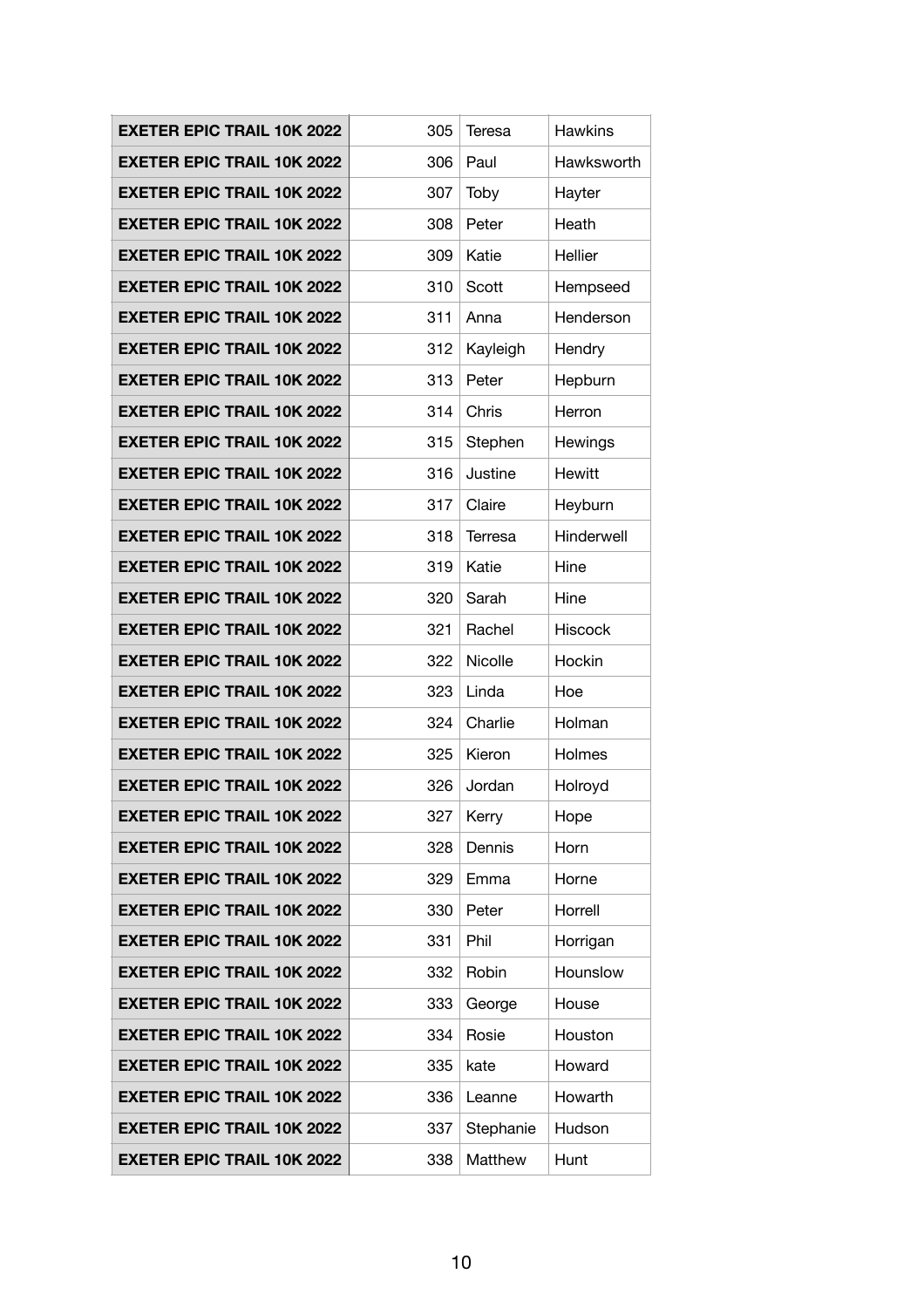| <b>EXETER EPIC TRAIL 10K 2022</b> | 339 | Kirsty          | Hunt             |
|-----------------------------------|-----|-----------------|------------------|
| <b>EXETER EPIC TRAIL 10K 2022</b> | 340 | <b>Nicholas</b> | Hunter           |
| <b>EXETER EPIC TRAIL 10K 2022</b> | 341 | Simon           | Hunter           |
| <b>EXETER EPIC TRAIL 10K 2022</b> | 342 | Stacey          | Hunter           |
| <b>EXETER EPIC TRAIL 10K 2022</b> | 343 | Richard         | <b>Hutchings</b> |
| <b>EXETER EPIC TRAIL 10K 2022</b> | 344 | Karen           | Hutchings        |
| <b>EXETER EPIC TRAIL 10K 2022</b> | 345 | Adam            | Ireland          |
| <b>EXETER EPIC TRAIL 10K 2022</b> | 346 | Liz             | Jackson          |
| <b>EXETER EPIC TRAIL 10K 2022</b> | 347 | Matt            | James            |
| <b>EXETER EPIC TRAIL 10K 2022</b> | 348 | Molly           | James            |
| <b>EXETER EPIC TRAIL 10K 2022</b> | 349 | <b>Vicky</b>    | Jennings-sand    |
| <b>EXETER EPIC TRAIL 10K 2022</b> | 350 | Andrew          | Jensen           |
| <b>EXETER EPIC TRAIL 10K 2022</b> | 351 | Lynn            | Johns            |
| <b>EXETER EPIC TRAIL 10K 2022</b> | 352 | Alison          | Johns            |
| <b>EXETER EPIC TRAIL 10K 2022</b> | 353 | Megan           | Jones            |
| <b>EXETER EPIC TRAIL 10K 2022</b> | 354 | Andrew          | Jones            |
| <b>EXETER EPIC TRAIL 10K 2022</b> | 355 | Glen            | Jones            |
| <b>EXETER EPIC TRAIL 10K 2022</b> | 356 | John            | Judd             |
| <b>EXETER EPIC TRAIL 10K 2022</b> | 357 | Sam             | Kay              |
| <b>EXETER EPIC TRAIL 10K 2022</b> | 358 | Christina       | Kay              |
| <b>EXETER EPIC TRAIL 10K 2022</b> | 359 | Liam            | Kearney          |
| <b>EXETER EPIC TRAIL 10K 2022</b> | 360 | Paul            | Keen             |
| <b>EXETER EPIC TRAIL 10K 2022</b> | 361 | Mike            | Kelley           |
| <b>EXETER EPIC TRAIL 10K 2022</b> | 362 | Lyndsey         | Kenchington      |
| <b>EXETER EPIC TRAIL 10K 2022</b> | 363 | Michelle        | Kent             |
| <b>EXETER EPIC TRAIL 10K 2022</b> | 364 | Christine       | Kewish           |
| <b>EXETER EPIC TRAIL 10K 2022</b> | 365 | Tim             | Kimber           |
| <b>EXETER EPIC TRAIL 10K 2022</b> | 366 | Ceri-ann        | <b>Kinch</b>     |
| <b>EXETER EPIC TRAIL 10K 2022</b> | 367 | Caroline        | King             |
| <b>EXETER EPIC TRAIL 10K 2022</b> | 368 | Aidan           | King             |
| <b>EXETER EPIC TRAIL 10K 2022</b> | 369 | Rob             | Kingsbury        |
| <b>EXETER EPIC TRAIL 10K 2022</b> | 370 | Mat             | Kinsey           |
| <b>EXETER EPIC TRAIL 10K 2022</b> | 371 | Robert          | Kircher-smith    |
| <b>EXETER EPIC TRAIL 10K 2022</b> | 372 | Samantha        | <b>Kirk</b>      |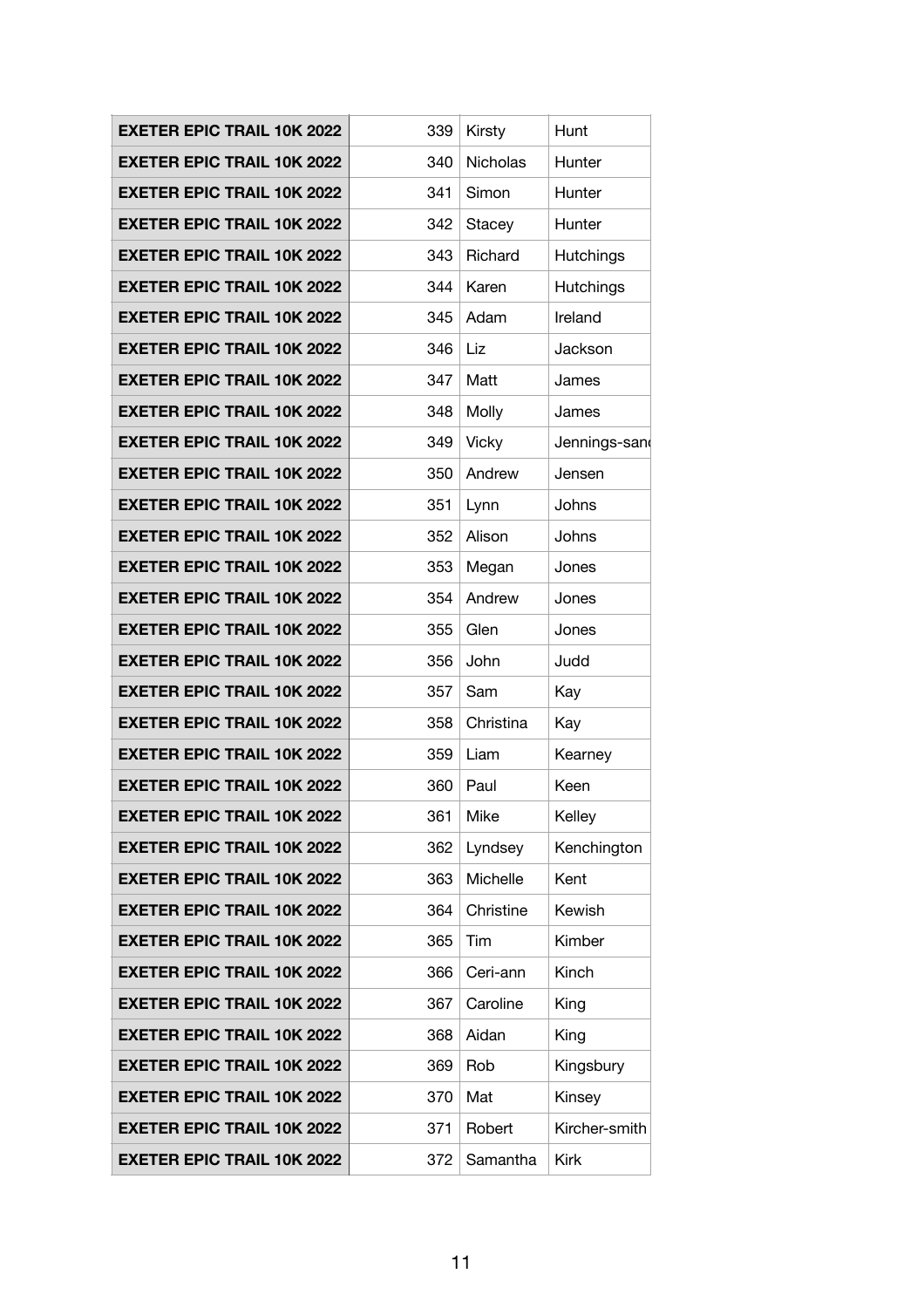| <b>EXETER EPIC TRAIL 10K 2022</b> | 373 | Sam              | Kirkwood     |
|-----------------------------------|-----|------------------|--------------|
| <b>EXETER EPIC TRAIL 10K 2022</b> | 374 | Lizzie           | Kirkwood     |
| <b>EXETER EPIC TRAIL 10K 2022</b> | 375 | Karen            | Kite         |
| <b>EXETER EPIC TRAIL 10K 2022</b> | 376 | Ash              | Kite         |
| <b>EXETER EPIC TRAIL 10K 2022</b> | 377 | Louise           | Kitson       |
| <b>EXETER EPIC TRAIL 10K 2022</b> | 378 | <b>Miles</b>     | Knight       |
| <b>EXETER EPIC TRAIL 10K 2022</b> | 379 | Kevin            | knight       |
| <b>EXETER EPIC TRAIL 10K 2022</b> | 380 | Philippa         | Knight       |
| <b>EXETER EPIC TRAIL 10K 2022</b> | 381 | Tammy            | Knox         |
| <b>EXETER EPIC TRAIL 10K 2022</b> | 382 | Tomas            | Kornas       |
| <b>EXETER EPIC TRAIL 10K 2022</b> | 383 | Lee              | Kulec-elston |
| <b>EXETER EPIC TRAIL 10K 2022</b> | 384 | James            | Lampey       |
| <b>EXETER EPIC TRAIL 10K 2022</b> | 385 | Hannah           | Lamport      |
| <b>EXETER EPIC TRAIL 10K 2022</b> | 386 | Lee              | Land         |
| <b>EXETER EPIC TRAIL 10K 2022</b> | 387 | Chris            | Lane         |
| <b>EXETER EPIC TRAIL 10K 2022</b> | 388 | Becki            | Lane         |
| <b>EXETER EPIC TRAIL 10K 2022</b> | 389 | <b>Brian</b>     | Law          |
| <b>EXETER EPIC TRAIL 10K 2022</b> | 390 | Alicia           | Leaman       |
| <b>EXETER EPIC TRAIL 10K 2022</b> | 391 | Lena             | Lee          |
| <b>EXETER EPIC TRAIL 10K 2022</b> | 392 | Emily            | Lee          |
| <b>EXETER EPIC TRAIL 10K 2022</b> | 393 | <b>Tigerlily</b> | Leetham      |
| <b>EXETER EPIC TRAIL 10K 2022</b> | 394 | Becky            | Leigh        |
| <b>EXETER EPIC TRAIL 10K 2022</b> | 395 | Ben              | Leigh        |
| <b>EXETER EPIC TRAIL 10K 2022</b> | 396 | Donnah           | Lewis        |
| <b>EXETER EPIC TRAIL 10K 2022</b> | 397 | Grzegorz         | Lisiewicz    |
| <b>EXETER EPIC TRAIL 10K 2022</b> | 398 | Dayton           | Little       |
| <b>EXETER EPIC TRAIL 10K 2022</b> | 399 | Lisa             | Littlechild  |
| <b>EXETER EPIC TRAIL 10K 2022</b> | 400 | Danny            | Llamosa      |
| <b>EXETER EPIC TRAIL 10K 2022</b> | 401 | Katja            | Lolke        |
| <b>EXETER EPIC TRAIL 10K 2022</b> | 402 | James            | Long         |
| <b>EXETER EPIC TRAIL 10K 2022</b> | 403 | Kathryn          | Long         |
| <b>EXETER EPIC TRAIL 10K 2022</b> | 404 | lan              | Longbottom   |
| <b>EXETER EPIC TRAIL 10K 2022</b> | 405 | Emma             | Lott         |
| <b>EXETER EPIC TRAIL 10K 2022</b> | 406 | richard          | lott         |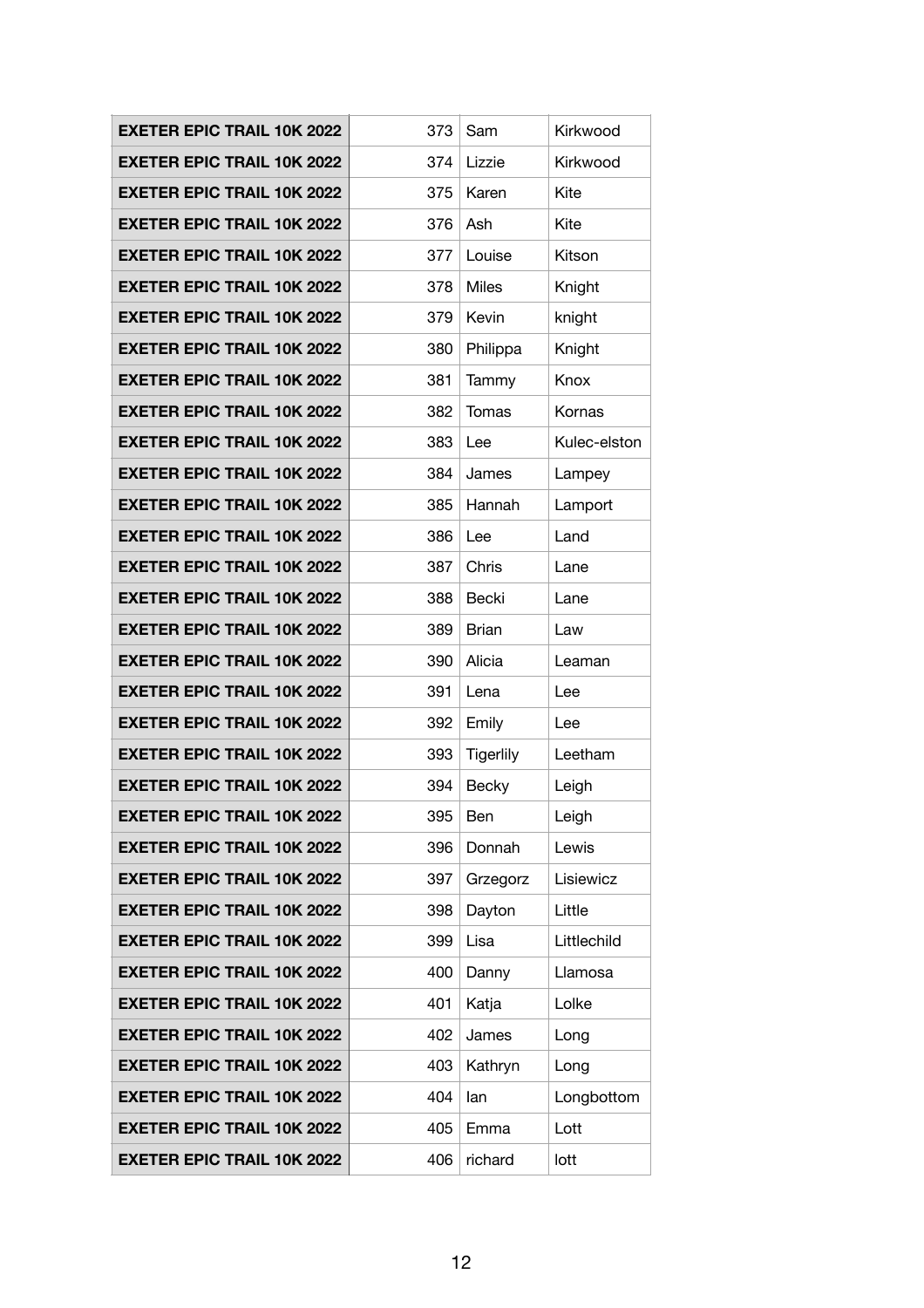| <b>EXETER EPIC TRAIL 10K 2022</b> | 407 | Ellie       | Lowson           |
|-----------------------------------|-----|-------------|------------------|
| <b>EXETER EPIC TRAIL 10K 2022</b> | 408 | Kat         | Lyness           |
| <b>EXETER EPIC TRAIL 10K 2022</b> | 409 | Robert      | Lyness           |
| <b>EXETER EPIC TRAIL 10K 2022</b> | 410 | James       | M Sayers         |
| <b>EXETER EPIC TRAIL 10K 2022</b> | 411 | Linda       | Macbeth          |
| <b>EXETER EPIC TRAIL 10K 2022</b> | 412 | Phoebe      | <b>MacBride</b>  |
| <b>EXETER EPIC TRAIL 10K 2022</b> | 413 | Phoebe      | <b>MacBride</b>  |
| <b>EXETER EPIC TRAIL 10K 2022</b> | 414 | Kate        | Macfadyen        |
| <b>EXETER EPIC TRAIL 10K 2022</b> | 415 | Annemarie   | Maddock          |
| <b>EXETER EPIC TRAIL 10K 2022</b> | 416 | Matt        | Madge            |
| <b>EXETER EPIC TRAIL 10K 2022</b> | 417 | Natalie     | Madge            |
| <b>EXETER EPIC TRAIL 10K 2022</b> | 418 | Luke        | Mansell          |
| <b>EXETER EPIC TRAIL 10K 2022</b> | 419 | David       | Mantle           |
| <b>EXETER EPIC TRAIL 10K 2022</b> | 420 | Libor       | Markken          |
| <b>EXETER EPIC TRAIL 10K 2022</b> | 421 | Pauline     | Marr             |
| <b>EXETER EPIC TRAIL 10K 2022</b> | 422 | Annie       | Marsan           |
| <b>EXETER EPIC TRAIL 10K 2022</b> | 423 | Scott       | Marsden          |
| <b>EXETER EPIC TRAIL 10K 2022</b> | 424 | Felicity    | Marshall         |
| <b>EXETER EPIC TRAIL 10K 2022</b> | 425 | Seb         | Martens          |
| <b>EXETER EPIC TRAIL 10K 2022</b> | 426 | Kathryn     | Martyn           |
| <b>EXETER EPIC TRAIL 10K 2022</b> | 427 | Karinna     | Mather           |
| <b>EXETER EPIC TRAIL 10K 2022</b> | 428 | Charlotte   | Matravers        |
| <b>EXETER EPIC TRAIL 10K 2022</b> | 429 | Hayley      | May              |
| <b>EXETER EPIC TRAIL 10K 2022</b> | 430 | Alistair    | May              |
| <b>EXETER EPIC TRAIL 10K 2022</b> | 431 | Carl        | May              |
| <b>EXETER EPIC TRAIL 10K 2022</b> | 432 | Steven      | May              |
| <b>EXETER EPIC TRAIL 10K 2022</b> | 433 | <b>Mark</b> | <b>Mcandrews</b> |
| <b>EXETER EPIC TRAIL 10K 2022</b> | 434 | Kerry       | Mcbain           |
| <b>EXETER EPIC TRAIL 10K 2022</b> | 435 | Jim         | McConnel         |
| <b>EXETER EPIC TRAIL 10K 2022</b> | 436 | Angus       | Mccubbine        |
| <b>EXETER EPIC TRAIL 10K 2022</b> | 437 | Helen       | <b>McDill</b>    |
| <b>EXETER EPIC TRAIL 10K 2022</b> | 438 | Hugh        | Mchale-maug      |
| <b>EXETER EPIC TRAIL 10K 2022</b> | 439 | James       | Millichope       |
| <b>EXETER EPIC TRAIL 10K 2022</b> | 440 | Eleanor     | Milton           |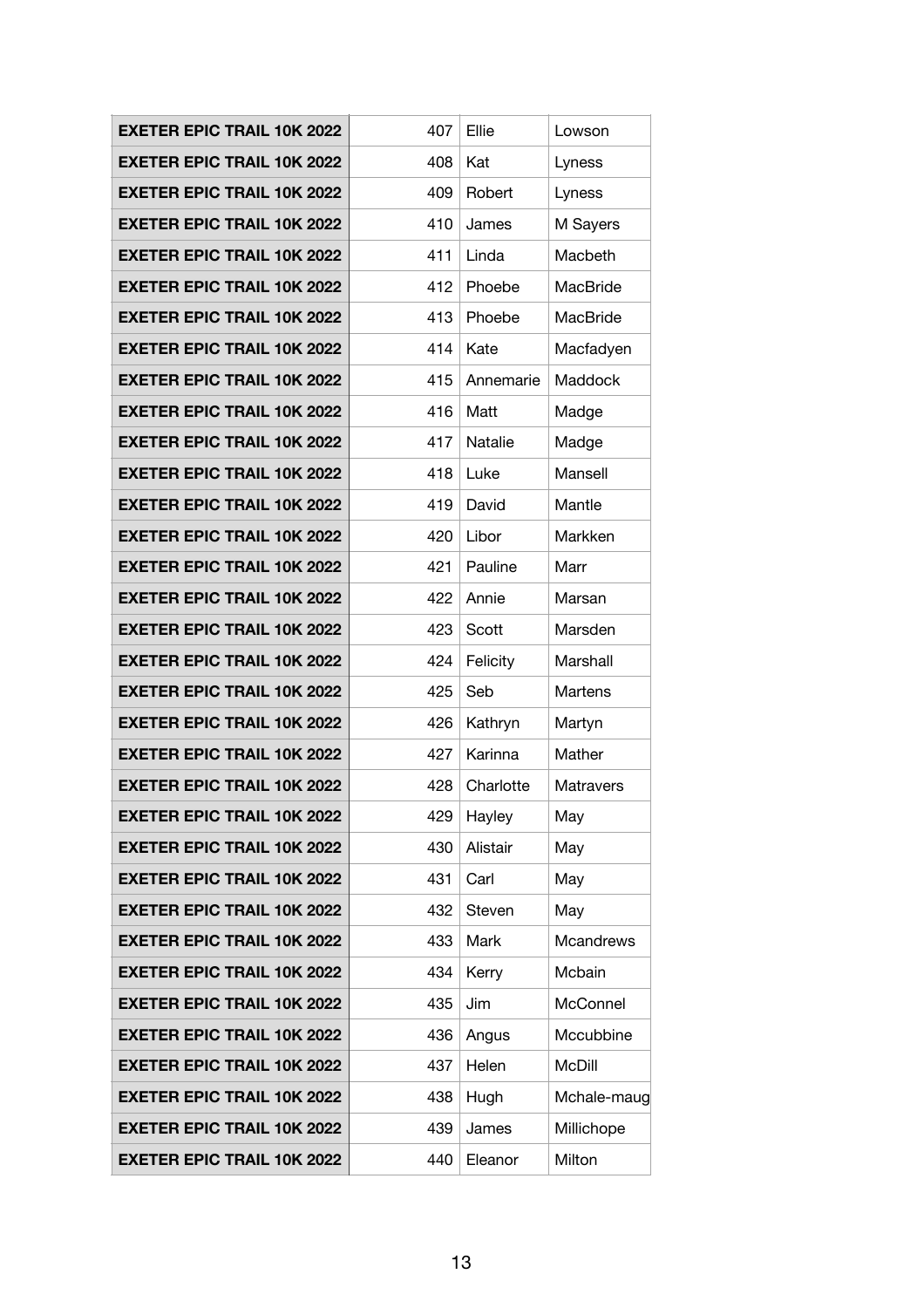| <b>EXETER EPIC TRAIL 10K 2022</b> | 441 | Richard       | Milton          |
|-----------------------------------|-----|---------------|-----------------|
| <b>EXETER EPIC TRAIL 10K 2022</b> | 442 | Jess          | Milverton       |
| <b>EXETER EPIC TRAIL 10K 2022</b> | 443 | Paul          | Mirfin          |
| <b>EXETER EPIC TRAIL 10K 2022</b> | 444 | Jon           | Mitchell        |
| <b>EXETER EPIC TRAIL 10K 2022</b> | 445 | <b>Becky</b>  | Mitchell        |
| <b>EXETER EPIC TRAIL 10K 2022</b> | 446 | Keith         | Moon            |
| <b>EXETER EPIC TRAIL 10K 2022</b> | 447 | Tristan       | Moon            |
| <b>EXETER EPIC TRAIL 10K 2022</b> | 448 | Craig         | Moore           |
| <b>EXETER EPIC TRAIL 10K 2022</b> | 449 | Russell       | Moore           |
| <b>EXETER EPIC TRAIL 10K 2022</b> | 450 | John          | Moorhouse       |
| <b>EXETER EPIC TRAIL 10K 2022</b> | 451 | Karen         | Morey           |
| <b>EXETER EPIC TRAIL 10K 2022</b> | 452 | <b>Beth</b>   | Morgan          |
| <b>EXETER EPIC TRAIL 10K 2022</b> | 453 | lan           | Morgan          |
| <b>EXETER EPIC TRAIL 10K 2022</b> | 454 | Duane         | <b>Morris</b>   |
| <b>EXETER EPIC TRAIL 10K 2022</b> | 455 | <b>Rhys</b>   | <b>Morris</b>   |
| <b>EXETER EPIC TRAIL 10K 2022</b> | 456 | Laura         | Mounce          |
| <b>EXETER EPIC TRAIL 10K 2022</b> | 457 | val           | mountford       |
|                                   |     |               |                 |
| <b>EXETER EPIC TRAIL 10K 2022</b> | 458 | Paul          | Mudd            |
| <b>EXETER EPIC TRAIL 10K 2022</b> | 459 | Mark          | Munday          |
| <b>EXETER EPIC TRAIL 10K 2022</b> | 460 | Samantha      | Munday          |
| <b>EXETER EPIC TRAIL 10K 2022</b> | 461 | Charlie       | <b>Murdock</b>  |
| <b>EXETER EPIC TRAIL 10K 2022</b> | 462 | Kirsty        | Murray          |
| <b>EXETER EPIC TRAIL 10K 2022</b> | 463 | William       | Murray          |
| <b>EXETER EPIC TRAIL 10K 2022</b> | 464 | Edward        | Murray          |
| <b>EXETER EPIC TRAIL 10K 2022</b> | 465 | Cindy         | Naylor          |
| <b>EXETER EPIC TRAIL 10K 2022</b> | 466 | Maurice       | Netcott         |
| <b>EXETER EPIC TRAIL 10K 2022</b> | 467 | Amy           | Nettley         |
| <b>EXETER EPIC TRAIL 10K 2022</b> | 468 | Lisa          | <b>Nicholls</b> |
| <b>EXETER EPIC TRAIL 10K 2022</b> | 469 | Sarah         | <b>Nicholls</b> |
| <b>EXETER EPIC TRAIL 10K 2022</b> | 470 | Kelly         | <b>Nickels</b>  |
| <b>EXETER EPIC TRAIL 10K 2022</b> | 471 | Karl          | Norton          |
| <b>EXETER EPIC TRAIL 10K 2022</b> | 472 | Nigel         | Norton          |
| <b>EXETER EPIC TRAIL 10K 2022</b> | 473 | <b>Teresa</b> | Norton          |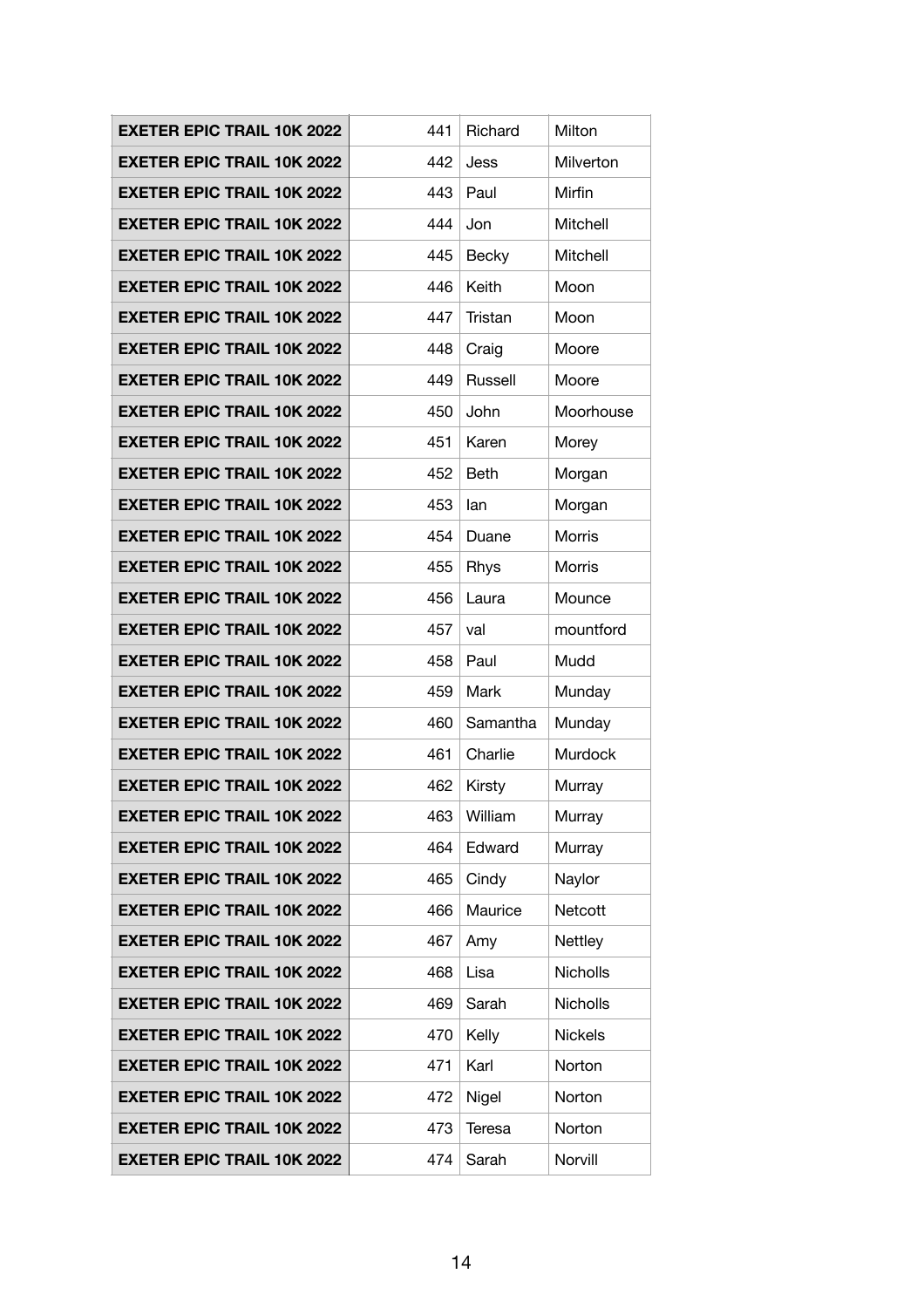| <b>EXETER EPIC TRAIL 10K 2022</b> | 475 | Liane        | Odonnell      |
|-----------------------------------|-----|--------------|---------------|
| <b>EXETER EPIC TRAIL 10K 2022</b> | 476 | Suzanne      | Odonoghue     |
| <b>EXETER EPIC TRAIL 10K 2022</b> | 477 | Kerry        | Ogle          |
| <b>EXETER EPIC TRAIL 10K 2022</b> | 478 | Samuel       | Oldfield      |
| <b>EXETER EPIC TRAIL 10K 2022</b> | 479 | Tom          | Oldham        |
| <b>EXETER EPIC TRAIL 10K 2022</b> | 480 | Daniel       | OLeary        |
| <b>EXETER EPIC TRAIL 10K 2022</b> | 481 | Kevin        | Palmer        |
| <b>EXETER EPIC TRAIL 10K 2022</b> | 482 | <b>Ben</b>   | Palmer        |
| <b>EXETER EPIC TRAIL 10K 2022</b> | 483 | Ben          | Panton        |
| <b>EXETER EPIC TRAIL 10K 2022</b> | 484 | Matt         | Parnell       |
| <b>EXETER EPIC TRAIL 10K 2022</b> | 485 | Hannah       | Parrett       |
| <b>EXETER EPIC TRAIL 10K 2022</b> | 486 | Robert       | Parriss       |
| <b>EXETER EPIC TRAIL 10K 2022</b> | 487 | Sophie       | Pavelle       |
| <b>EXETER EPIC TRAIL 10K 2022</b> | 488 | Stacey       | Pavely        |
| <b>EXETER EPIC TRAIL 10K 2022</b> | 489 | <b>JO</b>    | <b>PEARCE</b> |
| <b>EXETER EPIC TRAIL 10K 2022</b> | 490 | Mark         | Peck          |
| <b>EXETER EPIC TRAIL 10K 2022</b> | 491 | Mathieu      | Peligry       |
| <b>EXETER EPIC TRAIL 10K 2022</b> | 492 | Emily        | Peters        |
| <b>EXETER EPIC TRAIL 10K 2022</b> | 493 | Martin       | Peters        |
| <b>EXETER EPIC TRAIL 10K 2022</b> | 494 | Amy          | Petherick     |
| <b>EXETER EPIC TRAIL 10K 2022</b> | 495 | <b>Steve</b> | Pettifer      |
| <b>EXETER EPIC TRAIL 10K 2022</b> | 496 | Athol        | Petts         |
| <b>EXETER EPIC TRAIL 10K 2022</b> | 497 | Vicci        | Phillips      |
| <b>EXETER EPIC TRAIL 10K 2022</b> | 498 | samantha     | pidgeon       |
| <b>EXETER EPIC TRAIL 10K 2022</b> | 499 | Simone       | Piromalli     |
| <b>EXETER EPIC TRAIL 10K 2022</b> | 500 | Hellen       | Plant         |
| <b>EXETER EPIC TRAIL 10K 2022</b> | 501 | Hellen       | Plant         |
| <b>EXETER EPIC TRAIL 10K 2022</b> | 502 | Anthony      | Plaskett      |
| <b>EXETER EPIC TRAIL 10K 2022</b> | 503 | Rosie        | Pocock        |
| <b>EXETER EPIC TRAIL 10K 2022</b> | 504 | <b>Betsy</b> | Ponsin        |
| <b>EXETER EPIC TRAIL 10K 2022</b> | 505 | Fiona        | Porter        |
| <b>EXETER EPIC TRAIL 10K 2022</b> | 506 | <b>Steve</b> | Porter        |
| <b>EXETER EPIC TRAIL 10K 2022</b> | 507 | Asbie        | potter        |
| <b>EXETER EPIC TRAIL 10K 2022</b> | 508 | Neil         | Poulter       |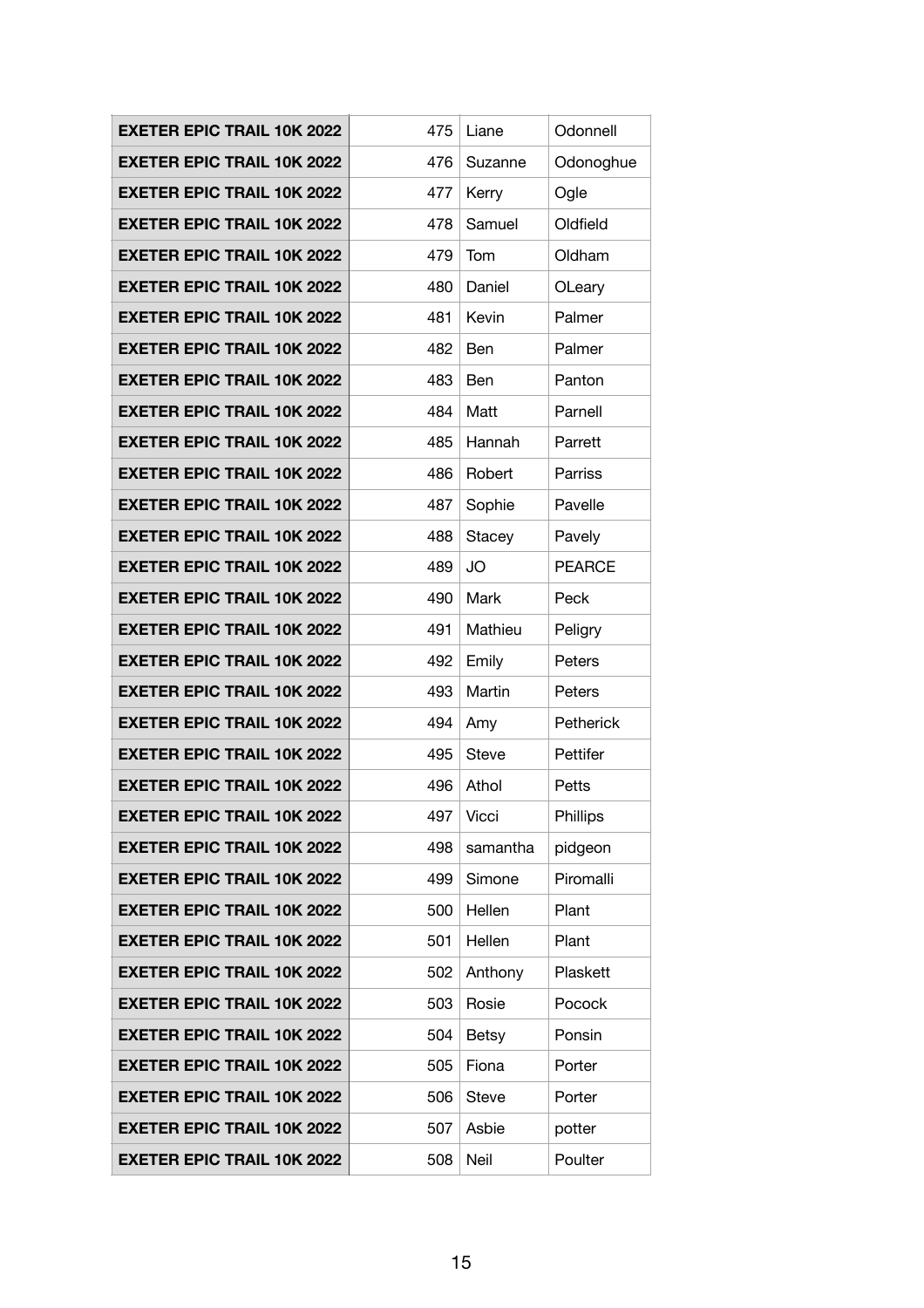| <b>EXETER EPIC TRAIL 10K 2022</b> | 509 | Julia        | Powney          |
|-----------------------------------|-----|--------------|-----------------|
| <b>EXETER EPIC TRAIL 10K 2022</b> | 510 | Robert       | Pozarowski      |
| <b>EXETER EPIC TRAIL 10K 2022</b> | 511 | Sharon       | Pratt           |
| <b>EXETER EPIC TRAIL 10K 2022</b> | 512 | Karly        | Preece          |
| <b>EXETER EPIC TRAIL 10K 2022</b> | 513 | Elizabeth    | Price           |
| <b>EXETER EPIC TRAIL 10K 2022</b> | 514 | Thomas       | Prideaux        |
| <b>EXETER EPIC TRAIL 10K 2022</b> | 515 | Shane        | Prideaux        |
| <b>EXETER EPIC TRAIL 10K 2022</b> | 516 | Emily        | Pring           |
| <b>EXETER EPIC TRAIL 10K 2022</b> | 517 | Lowri        | Prosser         |
| <b>EXETER EPIC TRAIL 10K 2022</b> | 518 | ewan         | prosser         |
| <b>EXETER EPIC TRAIL 10K 2022</b> | 519 | Sarah        | Puddy           |
| <b>EXETER EPIC TRAIL 10K 2022</b> | 520 | Sam          | Pyne            |
| <b>EXETER EPIC TRAIL 10K 2022</b> | 521 | Alison       | Ramsden         |
| <b>EXETER EPIC TRAIL 10K 2022</b> | 522 | Ruby         | Randle          |
| <b>EXETER EPIC TRAIL 10K 2022</b> | 523 | Tanya        | Raynes          |
| <b>EXETER EPIC TRAIL 10K 2022</b> | 524 | Simon        | Raynor          |
| <b>EXETER EPIC TRAIL 10K 2022</b> | 525 | Marianne     | Readman         |
| <b>EXETER EPIC TRAIL 10K 2022</b> | 526 | Chris        | Reece           |
| <b>EXETER EPIC TRAIL 10K 2022</b> | 527 | Andrew       | Reed            |
| <b>EXETER EPIC TRAIL 10K 2022</b> | 528 | Kathryn      | Reed            |
| <b>EXETER EPIC TRAIL 10K 2022</b> | 529 | Jack         | Reed            |
| <b>EXETER EPIC TRAIL 10K 2022</b> | 530 | Lois         | Reed            |
| <b>EXETER EPIC TRAIL 10K 2022</b> | 531 | Natalie      | Rees            |
| <b>EXETER EPIC TRAIL 10K 2022</b> | 532 | Kieran       | Reid            |
| <b>EXETER EPIC TRAIL 10K 2022</b> | 533 | Kelly        | Rendall         |
| <b>EXETER EPIC TRAIL 10K 2022</b> | 534 | Issi         | Rennocks        |
| <b>EXETER EPIC TRAIL 10K 2022</b> | 535 | Emma         | Rice            |
| <b>EXETER EPIC TRAIL 10K 2022</b> | 536 | <b>Brian</b> | Richardson      |
| <b>EXETER EPIC TRAIL 10K 2022</b> | 537 | Harry        | Richardson      |
| <b>EXETER EPIC TRAIL 10K 2022</b> | 538 | Emma         | Richardson      |
| <b>EXETER EPIC TRAIL 10K 2022</b> | 539 | Paul         | Rickard         |
| <b>EXETER EPIC TRAIL 10K 2022</b> | 540 | Lorraine     | <b>Ricketts</b> |
| <b>EXETER EPIC TRAIL 10K 2022</b> | 541 | David        | Rickword        |
| <b>EXETER EPIC TRAIL 10K 2022</b> | 542 | Julian       | Ridgley         |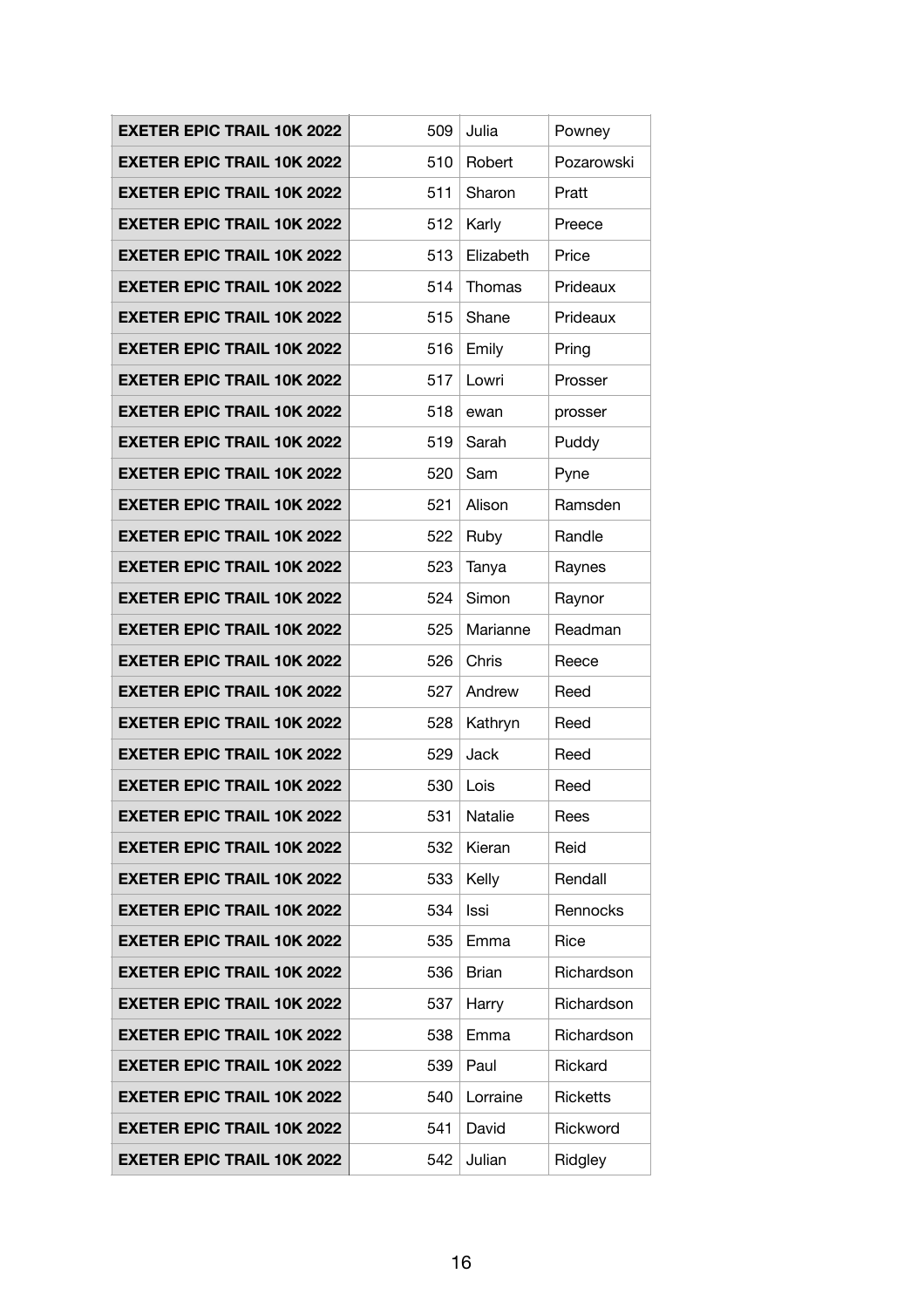| <b>EXETER EPIC TRAIL 10K 2022</b> | 543 | Alexander    | Rippin        |
|-----------------------------------|-----|--------------|---------------|
| <b>EXETER EPIC TRAIL 10K 2022</b> | 544 | Laurie       | Rippin        |
| <b>EXETER EPIC TRAIL 10K 2022</b> | 545 | Emma         | <b>Rivers</b> |
| <b>EXETER EPIC TRAIL 10K 2022</b> | 546 | Lesley       | Roberts       |
| <b>EXETER EPIC TRAIL 10K 2022</b> | 547 | Thomas       | Roe           |
| <b>EXETER EPIC TRAIL 10K 2022</b> | 548 | Leanne       | Roger         |
| <b>EXETER EPIC TRAIL 10K 2022</b> | 549 | Patrick      | Rosello       |
| <b>EXETER EPIC TRAIL 10K 2022</b> | 550 | Veronica     | Rosello       |
| <b>EXETER EPIC TRAIL 10K 2022</b> | 551 | Ella-may     | Roseveare     |
| <b>EXETER EPIC TRAIL 10K 2022</b> | 552 | Thomas       | Ross          |
| <b>EXETER EPIC TRAIL 10K 2022</b> | 553 | Erica        | Ross          |
| <b>EXETER EPIC TRAIL 10K 2022</b> | 554 | Sam          | Ross          |
| <b>EXETER EPIC TRAIL 10K 2022</b> | 555 | Lesley       | Rowan         |
| <b>EXETER EPIC TRAIL 10K 2022</b> | 556 | Rebecca      | Rowledge      |
| <b>EXETER EPIC TRAIL 10K 2022</b> | 557 | Huw          | Rowswell      |
| <b>EXETER EPIC TRAIL 10K 2022</b> | 558 | Amy          | Ruderham      |
| <b>EXETER EPIC TRAIL 10K 2022</b> | 559 | <b>Nick</b>  | Rudling       |
| <b>EXETER EPIC TRAIL 10K 2022</b> | 560 | Janine       | Rudling       |
| <b>EXETER EPIC TRAIL 10K 2022</b> | 561 | Alberto      | Rufino        |
| <b>EXETER EPIC TRAIL 10K 2022</b> | 562 | Mark         | Russ          |
| <b>EXETER EPIC TRAIL 10K 2022</b> | 563 | Louise       | Rymel         |
| <b>EXETER EPIC TRAIL 10K 2022</b> | 564 | Clare        | Salmon        |
| <b>EXETER EPIC TRAIL 10K 2022</b> | 565 | Jaime        | Salter        |
| <b>EXETER EPIC TRAIL 10K 2022</b> | 566 | Jon          | Scott         |
| <b>EXETER EPIC TRAIL 10K 2022</b> | 567 | Jon          | Scott         |
| <b>EXETER EPIC TRAIL 10K 2022</b> | 568 | Laura        | Scott         |
| <b>EXETER EPIC TRAIL 10K 2022</b> | 569 | <b>Brian</b> | Scowcroft     |
| <b>EXETER EPIC TRAIL 10K 2022</b> | 570 | Tris         | Seabrook      |
| <b>EXETER EPIC TRAIL 10K 2022</b> | 571 | Chloe        | Selman        |
| <b>EXETER EPIC TRAIL 10K 2022</b> | 572 | James        | Selman        |
| <b>EXETER EPIC TRAIL 10K 2022</b> | 573 | Kirsty       | Sharp         |
| <b>EXETER EPIC TRAIL 10K 2022</b> | 574 | Charlie      | Sharpe        |
| <b>EXETER EPIC TRAIL 10K 2022</b> | 575 | Jodie        | Sharpe        |
| <b>EXETER EPIC TRAIL 10K 2022</b> | 576 | Amy          | Shaw          |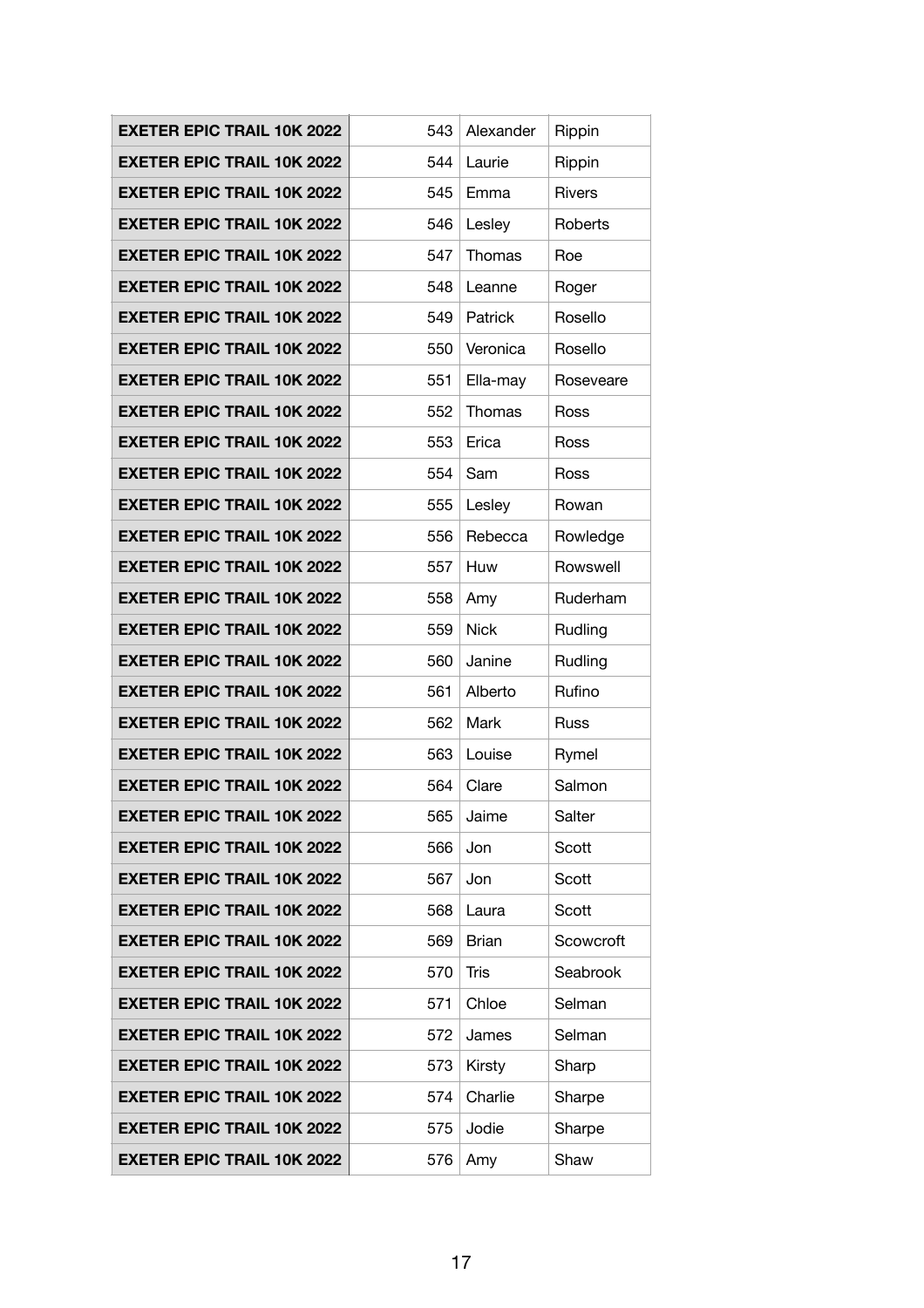| <b>EXETER EPIC TRAIL 10K 2022</b> | 577 | Jen         | Shaw            |
|-----------------------------------|-----|-------------|-----------------|
| <b>EXETER EPIC TRAIL 10K 2022</b> | 578 | <b>Nick</b> | Sheepy          |
| <b>EXETER EPIC TRAIL 10K 2022</b> | 579 | Emily       | Sheridan        |
| <b>EXETER EPIC TRAIL 10K 2022</b> | 580 | Lucy        | Short           |
| <b>EXETER EPIC TRAIL 10K 2022</b> | 581 | Katie       | Shurmer         |
| <b>EXETER EPIC TRAIL 10K 2022</b> | 582 | Kelly       | <b>Simkins</b>  |
| <b>EXETER EPIC TRAIL 10K 2022</b> | 583 | Heather     | <b>Simmons</b>  |
| <b>EXETER EPIC TRAIL 10K 2022</b> | 584 | Matthew     | Simpson         |
| <b>EXETER EPIC TRAIL 10K 2022</b> | 585 | <b>JOHN</b> | <b>SIMS</b>     |
| <b>EXETER EPIC TRAIL 10K 2022</b> | 586 | Karen       | <b>Skinley</b>  |
| <b>EXETER EPIC TRAIL 10K 2022</b> | 587 | Sophie      | Slade           |
| <b>EXETER EPIC TRAIL 10K 2022</b> | 588 | Suzi        | Smale           |
| <b>EXETER EPIC TRAIL 10K 2022</b> | 589 | Lee         | Smale           |
| <b>EXETER EPIC TRAIL 10K 2022</b> | 590 | Peter       | Smith           |
| <b>EXETER EPIC TRAIL 10K 2022</b> | 591 | Cait        | Smith           |
| <b>EXETER EPIC TRAIL 10K 2022</b> | 592 | Stu         | Smith           |
| <b>EXETER EPIC TRAIL 10K 2022</b> | 593 | Joe         | Smith           |
| <b>EXETER EPIC TRAIL 10K 2022</b> | 594 | Scott       | Smith           |
| <b>EXETER EPIC TRAIL 10K 2022</b> | 595 | Howard      | Smith           |
| <b>EXETER EPIC TRAIL 10K 2022</b> | 596 | Tamsin      | Southby         |
| <b>EXETER EPIC TRAIL 10K 2022</b> | 597 | Ross        | Southby         |
| <b>EXETER EPIC TRAIL 10K 2022</b> | 598 | Roy         | Sparkes         |
| <b>EXETER EPIC TRAIL 10K 2022</b> | 599 | kelly       | spence          |
| <b>EXETER EPIC TRAIL 10K 2022</b> | 600 | Debra       | Spencer         |
| <b>EXETER EPIC TRAIL 10K 2022</b> | 601 | Jason       | Spinks          |
| <b>EXETER EPIC TRAIL 10K 2022</b> | 602 | Stephen     | Spratling       |
| <b>EXETER EPIC TRAIL 10K 2022</b> | 603 | CAROL       | <b>SQUIRE</b>   |
| <b>EXETER EPIC TRAIL 10K 2022</b> | 604 | Laura       | Stainer         |
| <b>EXETER EPIC TRAIL 10K 2022</b> | 605 | Kerri       | Stanbury        |
| <b>EXETER EPIC TRAIL 10K 2022</b> | 606 | Martin      | Stapleton       |
| <b>EXETER EPIC TRAIL 10K 2022</b> | 607 | James       | <b>Stapley</b>  |
| <b>EXETER EPIC TRAIL 10K 2022</b> | 608 | Emma        | <b>Steele</b>   |
| <b>EXETER EPIC TRAIL 10K 2022</b> | 609 | Jonathan    | <b>Stephens</b> |
| <b>EXETER EPIC TRAIL 10K 2022</b> | 610 | Rachel      | <b>Stephens</b> |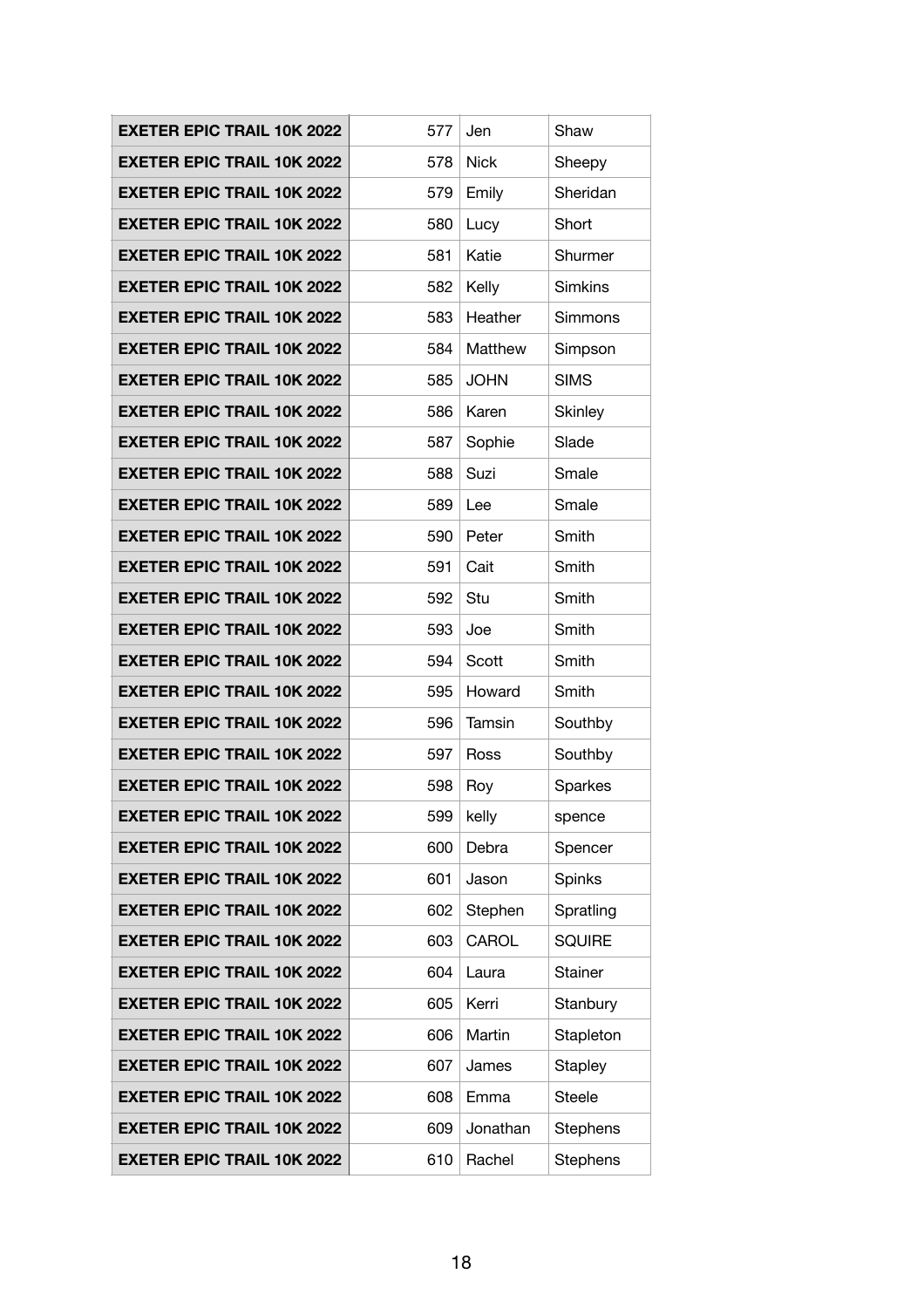| <b>EXETER EPIC TRAIL 10K 2022</b> | 611 | lottie      | Stephens-Hod   |
|-----------------------------------|-----|-------------|----------------|
| <b>EXETER EPIC TRAIL 10K 2022</b> | 612 | Sarah       | Stephenson     |
| <b>EXETER EPIC TRAIL 10K 2022</b> | 613 | Martin      | <b>Sterry</b>  |
| <b>EXETER EPIC TRAIL 10K 2022</b> | 614 | Judy        | <b>Stevens</b> |
| <b>EXETER EPIC TRAIL 10K 2022</b> | 615 | Lily        | Stokes-carter  |
| <b>EXETER EPIC TRAIL 10K 2022</b> | 616 | <b>Nick</b> | Stone          |
| <b>EXETER EPIC TRAIL 10K 2022</b> | 617 | Peter       | <b>Stone</b>   |
| <b>EXETER EPIC TRAIL 10K 2022</b> | 618 | Nigel       | Strickland     |
| <b>EXETER EPIC TRAIL 10K 2022</b> | 619 | lan         | Strickland     |
| <b>EXETER EPIC TRAIL 10K 2022</b> | 620 | Roisin      | Strong         |
| <b>EXETER EPIC TRAIL 10K 2022</b> | 621 | <b>Nick</b> | Strong         |
| <b>EXETER EPIC TRAIL 10K 2022</b> | 622 | Rob         | Stuckey        |
| <b>EXETER EPIC TRAIL 10K 2022</b> | 623 | Luke        | Sturtridge     |
| <b>EXETER EPIC TRAIL 10K 2022</b> | 624 | Alexander   | Stutely        |
| <b>EXETER EPIC TRAIL 10K 2022</b> | 625 | Ellen       | <b>Styles</b>  |
| <b>EXETER EPIC TRAIL 10K 2022</b> | 626 | Leanne      | Sutton         |
| <b>EXETER EPIC TRAIL 10K 2022</b> | 627 | Adam        | Sweet          |
| <b>EXETER EPIC TRAIL 10K 2022</b> | 628 | Mark        | Sydney-smith   |
| <b>EXETER EPIC TRAIL 10K 2022</b> | 629 | Louise      | Talbot         |
| <b>EXETER EPIC TRAIL 10K 2022</b> | 630 | Jacqueline  | Tann           |
| <b>EXETER EPIC TRAIL 10K 2022</b> | 631 | Catherine   | Tapp           |
| <b>EXETER EPIC TRAIL 10K 2022</b> | 632 | Amy         | Taylor         |
| <b>EXETER EPIC TRAIL 10K 2022</b> | 633 | Roy         | Taylor         |
| <b>EXETER EPIC TRAIL 10K 2022</b> | 634 | Janine      | Taylor         |
| <b>EXETER EPIC TRAIL 10K 2022</b> | 635 | Ellie       | Taylor         |
| <b>EXETER EPIC TRAIL 10K 2022</b> | 636 | Andrew      | Taylor         |
| <b>EXETER EPIC TRAIL 10K 2022</b> | 637 | Ruth        | Taylor         |
| <b>EXETER EPIC TRAIL 10K 2022</b> | 638 | Suzanne     | Templeman      |
| <b>EXETER EPIC TRAIL 10K 2022</b> | 639 | Darren      | Thomas         |
| <b>EXETER EPIC TRAIL 10K 2022</b> | 640 | Nina        | Thommesen      |
| <b>EXETER EPIC TRAIL 10K 2022</b> | 641 | Stephen     | Thompson       |
| <b>EXETER EPIC TRAIL 10K 2022</b> | 642 | Caroline    | Thompson       |
| <b>EXETER EPIC TRAIL 10K 2022</b> | 643 | Jason       | Thorns         |
| <b>EXETER EPIC TRAIL 10K 2022</b> | 644 | Jo          | Thrussell      |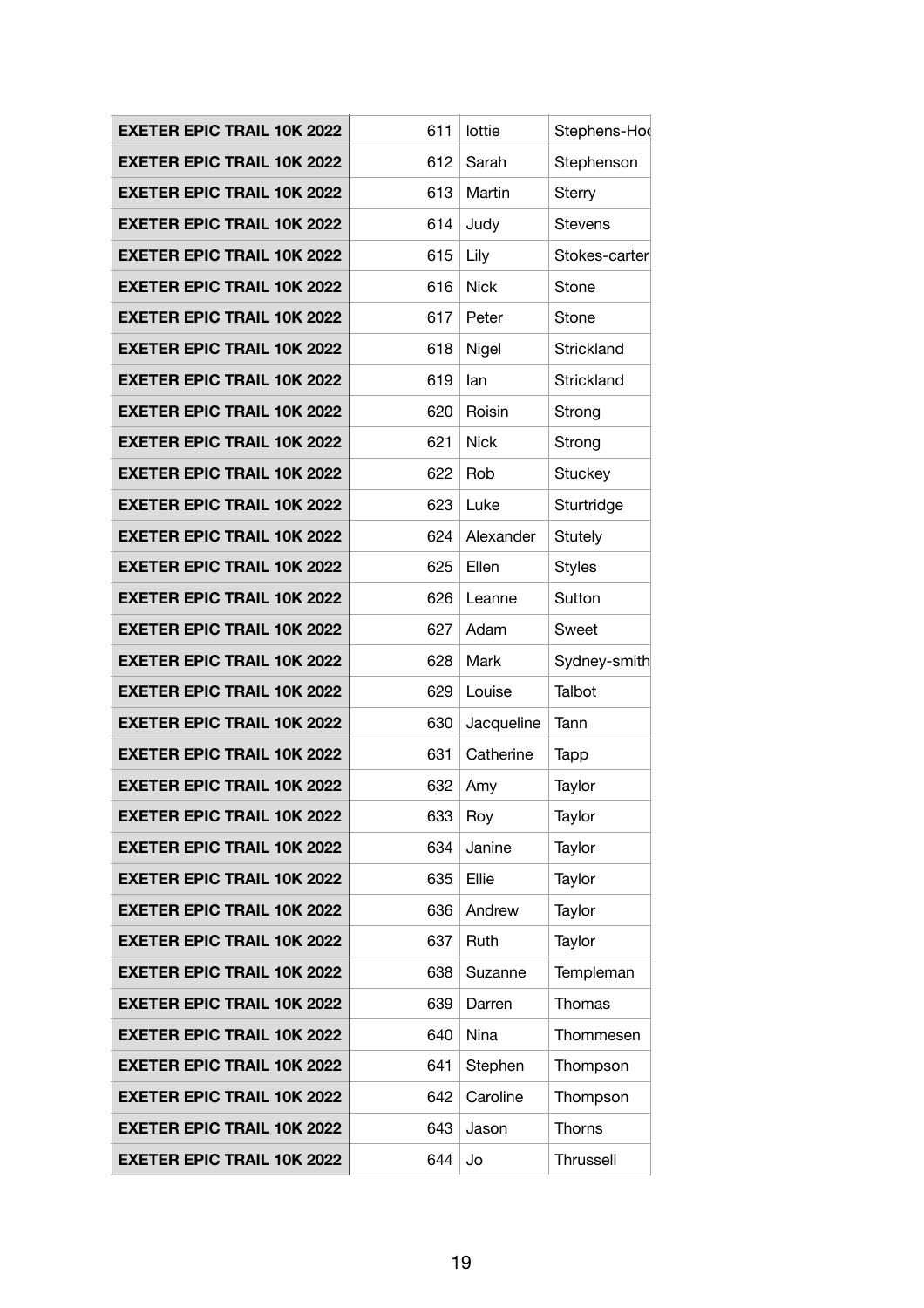| <b>EXETER EPIC TRAIL 10K 2022</b> | 645 | Siobhan      | Tindall       |
|-----------------------------------|-----|--------------|---------------|
| <b>EXETER EPIC TRAIL 10K 2022</b> | 646 | Emma         | Trayhorn      |
| <b>EXETER EPIC TRAIL 10K 2022</b> | 647 | Robert       | Tregaskis     |
| <b>EXETER EPIC TRAIL 10K 2022</b> | 648 | Dan          | Tribble       |
| <b>EXETER EPIC TRAIL 10K 2022</b> | 649 | David        | <b>Trigg</b>  |
| <b>EXETER EPIC TRAIL 10K 2022</b> | 650 | Ali          | Trueman       |
| <b>EXETER EPIC TRAIL 10K 2022</b> | 651 | Victoria     | Truran        |
| <b>EXETER EPIC TRAIL 10K 2022</b> | 652 | Dominic      | Truran        |
| <b>EXETER EPIC TRAIL 10K 2022</b> | 653 | Paul         | <b>Tucker</b> |
| <b>EXETER EPIC TRAIL 10K 2022</b> | 654 | Hannah       | <b>Tucker</b> |
| <b>EXETER EPIC TRAIL 10K 2022</b> | 655 | David        | Tucker        |
| <b>EXETER EPIC TRAIL 10K 2022</b> | 656 | Martyn       | Tueton        |
| <b>EXETER EPIC TRAIL 10K 2022</b> | 657 | Ben          | Tull          |
| <b>EXETER EPIC TRAIL 10K 2022</b> | 658 | Jack         | Turner        |
| <b>EXETER EPIC TRAIL 10K 2022</b> | 659 | Jacob        | Tyler         |
| <b>EXETER EPIC TRAIL 10K 2022</b> | 660 | Mariusz      | Tyszecki      |
| <b>EXETER EPIC TRAIL 10K 2022</b> | 661 | Chloe        | Van Schalkwy  |
| <b>EXETER EPIC TRAIL 10K 2022</b> | 662 | Caroline     | Varley        |
| <b>EXETER EPIC TRAIL 10K 2022</b> | 663 | <b>Nic</b>   | Vayle         |
| <b>EXETER EPIC TRAIL 10K 2022</b> | 664 | Samantha     | Venables      |
| <b>EXETER EPIC TRAIL 10K 2022</b> | 665 | <b>Brett</b> | Venables      |
| <b>EXETER EPIC TRAIL 10K 2022</b> | 666 | Joe          | Venton        |
| <b>EXETER EPIC TRAIL 10K 2022</b> | 667 | Ros          | Vincent       |
| <b>EXETER EPIC TRAIL 10K 2022</b> | 668 | Scott        | Vincent       |
| <b>EXETER EPIC TRAIL 10K 2022</b> | 669 | Monique      | Walke         |
| <b>EXETER EPIC TRAIL 10K 2022</b> | 670 | Rachel       | Walker        |
| <b>EXETER EPIC TRAIL 10K 2022</b> | 671 | john         | walker        |
| <b>EXETER EPIC TRAIL 10K 2022</b> | 672 | Sharon       | Walker        |
| <b>EXETER EPIC TRAIL 10K 2022</b> | 673 | Pippa        | Waller        |
| <b>EXETER EPIC TRAIL 10K 2022</b> | 674 | Andrea       | Ward          |
| <b>EXETER EPIC TRAIL 10K 2022</b> | 675 | Rebecca      | Ward          |
| <b>EXETER EPIC TRAIL 10K 2022</b> | 676 | Ellie        | Ware          |
| <b>EXETER EPIC TRAIL 10K 2022</b> | 677 | Helen        | Warman        |
| <b>EXETER EPIC TRAIL 10K 2022</b> | 678 | Mark         | Warman        |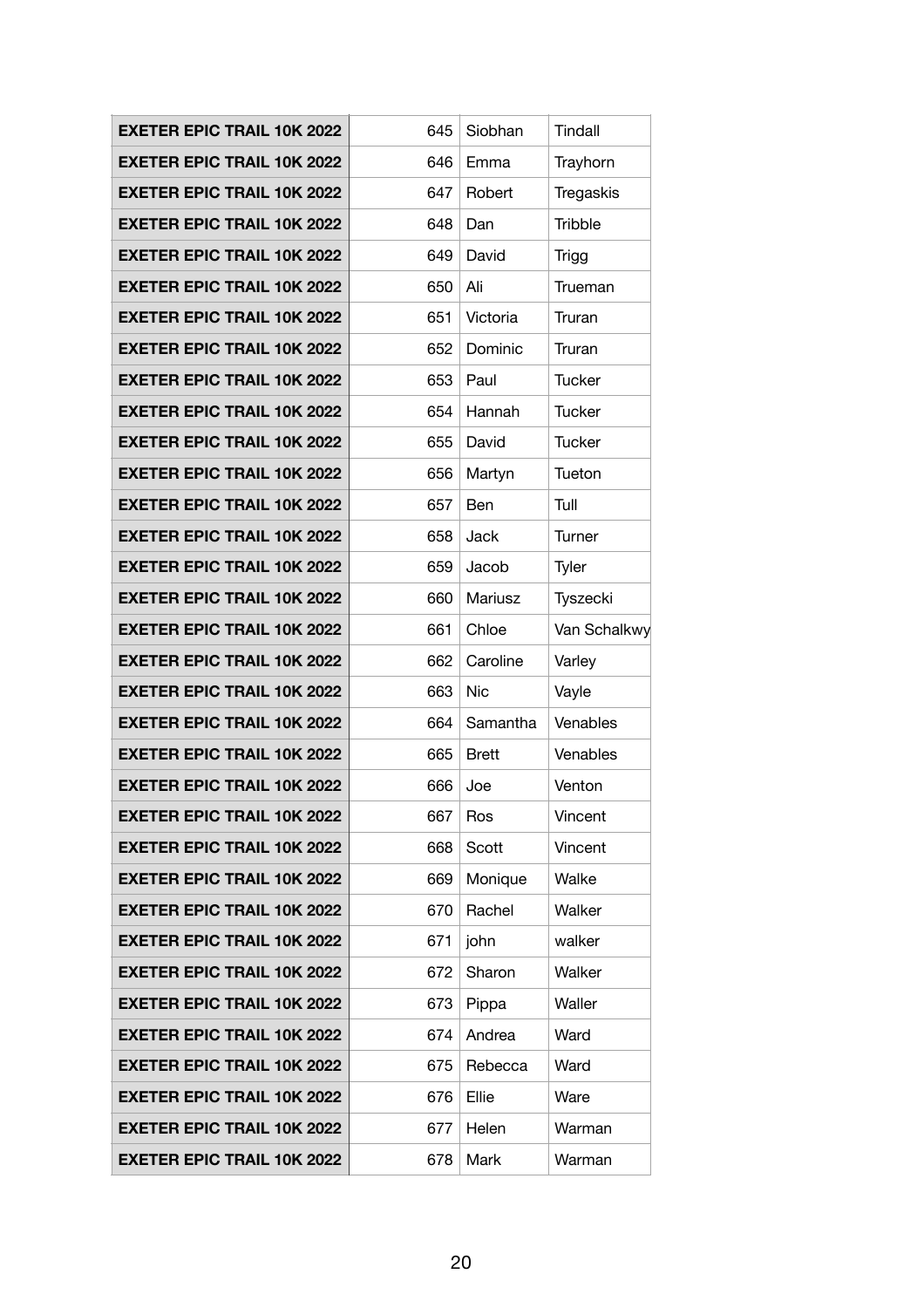| <b>EXETER EPIC TRAIL 10K 2022</b> | 679 | Caroline     | Warner          |
|-----------------------------------|-----|--------------|-----------------|
| <b>EXETER EPIC TRAIL 10K 2022</b> | 680 | Wendy        | Warren          |
| <b>EXETER EPIC TRAIL 10K 2022</b> | 681 | <b>Steve</b> | Warren          |
| <b>EXETER EPIC TRAIL 10K 2022</b> | 682 | Judy         | <b>Warwick</b>  |
| <b>EXETER EPIC TRAIL 10K 2022</b> | 683 | diane        | <b>Watkins</b>  |
| <b>EXETER EPIC TRAIL 10K 2022</b> | 684 | Emma         | Watts           |
| <b>EXETER EPIC TRAIL 10K 2022</b> | 685 | Tony         | Watts           |
| <b>EXETER EPIC TRAIL 10K 2022</b> | 686 | Andrew       | Way             |
| <b>EXETER EPIC TRAIL 10K 2022</b> | 687 | Jon          | Webber          |
| <b>EXETER EPIC TRAIL 10K 2022</b> | 688 | Peter        | Webber          |
| <b>EXETER EPIC TRAIL 10K 2022</b> | 689 | Jon          | Wells-Hall      |
| <b>EXETER EPIC TRAIL 10K 2022</b> | 690 | David        | Welsh           |
| <b>EXETER EPIC TRAIL 10K 2022</b> | 691 | Ceri         | Whatley         |
| <b>EXETER EPIC TRAIL 10K 2022</b> | 692 | Daisy        | Wheatley        |
| <b>EXETER EPIC TRAIL 10K 2022</b> | 693 | Sally        | Wheeler         |
| <b>EXETER EPIC TRAIL 10K 2022</b> | 694 | Chris        | Wheeler         |
| <b>EXETER EPIC TRAIL 10K 2022</b> | 695 | Dorota       | Wheeler         |
| <b>EXETER EPIC TRAIL 10K 2022</b> | 696 | Will         | Whetstone       |
| <b>EXETER EPIC TRAIL 10K 2022</b> | 697 | Clare        | White           |
| <b>EXETER EPIC TRAIL 10K 2022</b> | 698 | Lisa         | White           |
| <b>EXETER EPIC TRAIL 10K 2022</b> | 699 | Chantal      | White           |
| <b>EXETER EPIC TRAIL 10K 2022</b> | 700 | David        | <b>Wilcox</b>   |
| <b>EXETER EPIC TRAIL 10K 2022</b> | 701 | Helen        | Wilcox          |
| <b>EXETER EPIC TRAIL 10K 2022</b> | 702 | Julian       | <b>Wilcox</b>   |
| <b>EXETER EPIC TRAIL 10K 2022</b> | 703 | Stuart       | <b>Wilkes</b>   |
| <b>EXETER EPIC TRAIL 10K 2022</b> | 704 | <b>Nick</b>  | Wilkinson       |
| <b>EXETER EPIC TRAIL 10K 2022</b> | 705 | Trevor       | <b>Williams</b> |
| <b>EXETER EPIC TRAIL 10K 2022</b> | 706 | Jennifer     | <b>Williams</b> |
| <b>EXETER EPIC TRAIL 10K 2022</b> | 707 | Naomi        | <b>Williams</b> |
| <b>EXETER EPIC TRAIL 10K 2022</b> | 708 | Jen          | <b>Williams</b> |
| <b>EXETER EPIC TRAIL 10K 2022</b> | 709 | Richard      | <b>Williams</b> |
| <b>EXETER EPIC TRAIL 10K 2022</b> | 710 | David        | Williamson      |
| <b>EXETER EPIC TRAIL 10K 2022</b> | 711 | Jessica      | Williamson      |
| <b>EXETER EPIC TRAIL 10K 2022</b> | 712 | lisa         | windsor         |